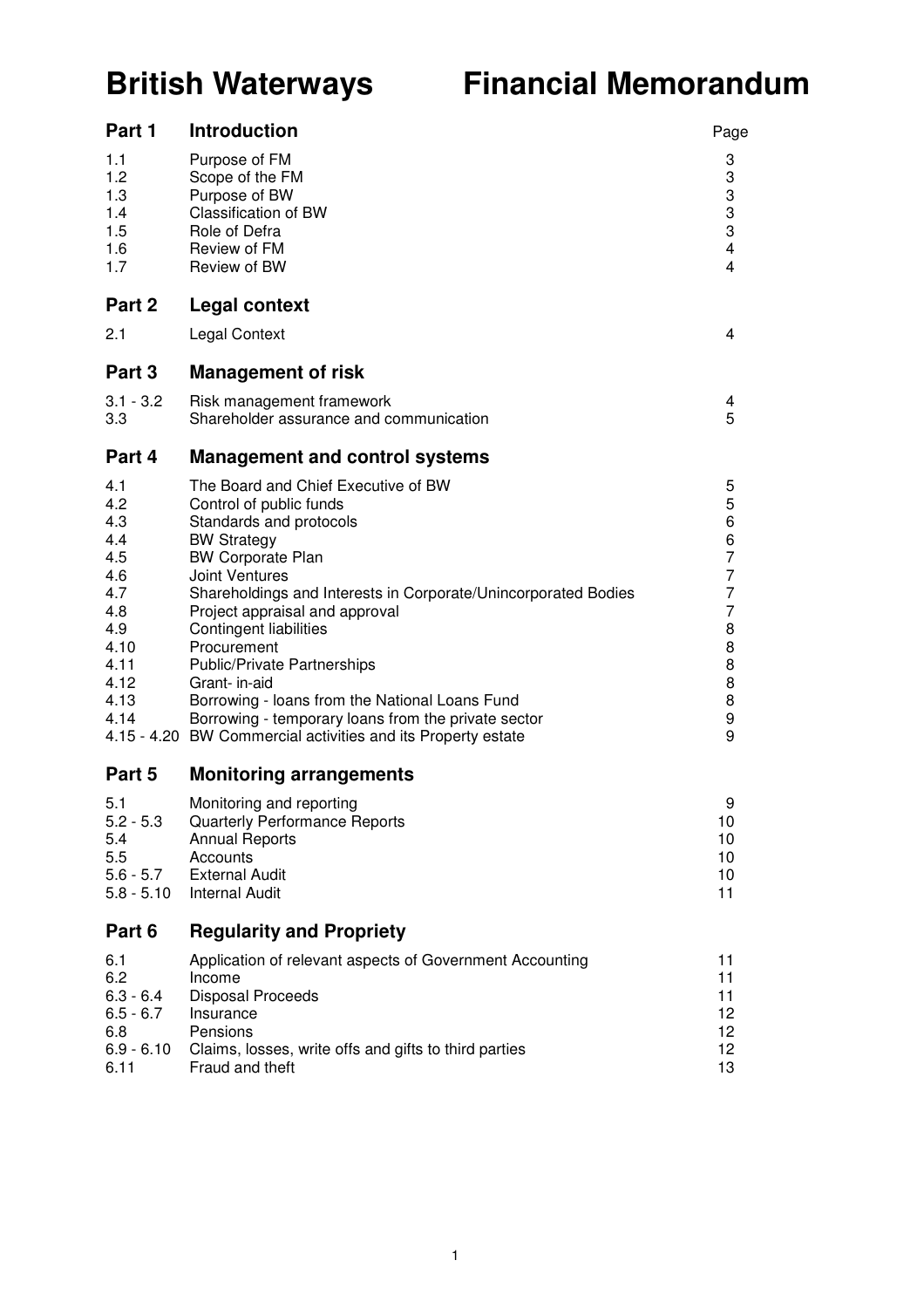#### **Annexes** Page

| A | Glossary of main terms and abbreviations used in this Memorandum        | 14 |
|---|-------------------------------------------------------------------------|----|
| B | Corporate Governance Principles agreed with Defra                       | 15 |
| C | Timetable for submission of key financial information and other returns | 19 |
| D | Quarterly Business Plan Report                                          | 21 |
| E | <b>Consents and Guidance</b>                                            | 22 |
| F | Summary of approval levels                                              | 25 |
| G | Project management process                                              | 26 |
| H | Format for submission of projects                                       | 28 |
|   | BW's project approval process                                           | 30 |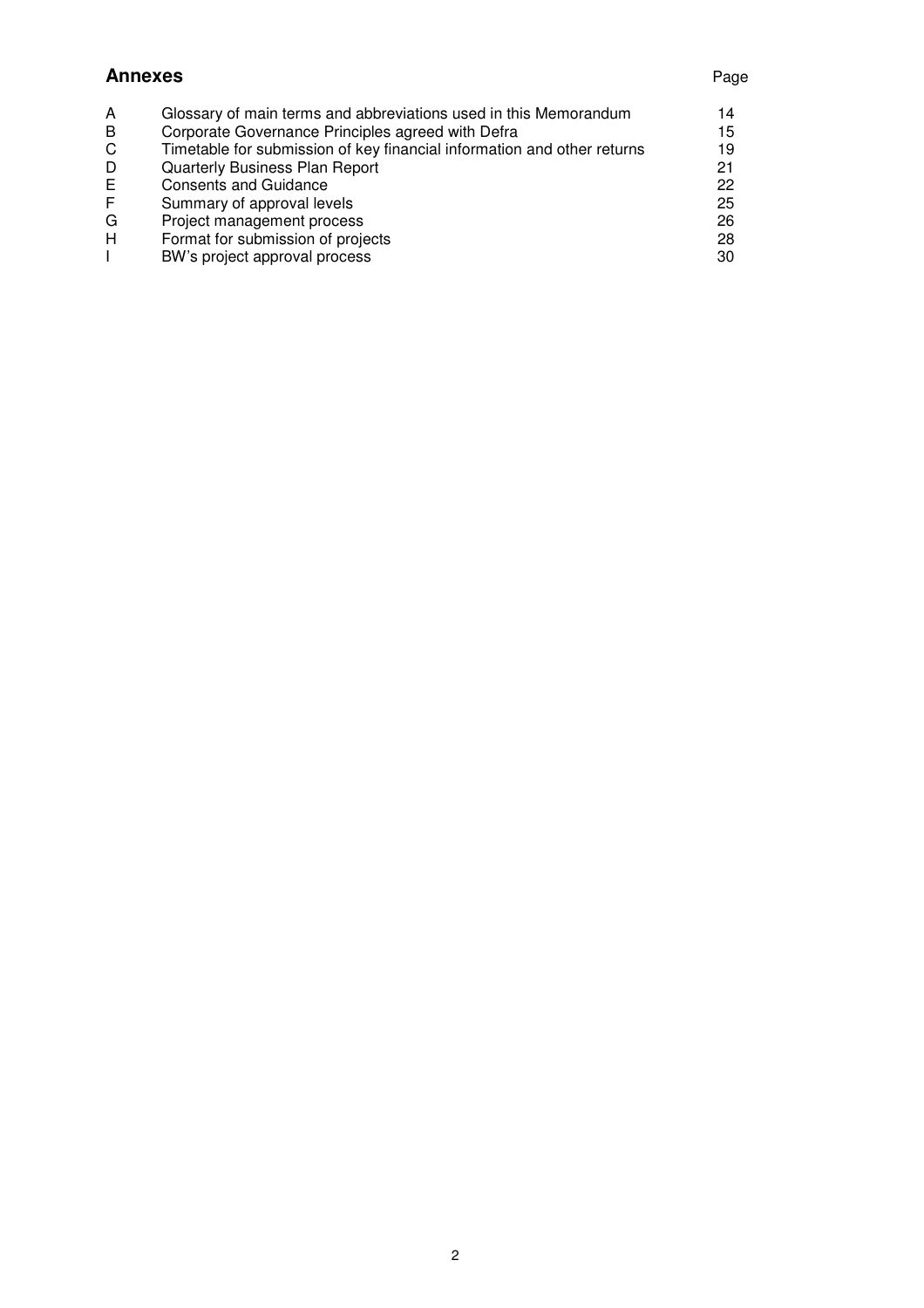## **PART 1: INTRODUCTION**

### **Purpose of FM**

1.1 This Financial Memorandum (FM) is one part of the Accountability Framework for British Waterways Board ('BW' or 'the Company') which is a suite of arrangements providing for the effective governance of BW within the context of its statutory constitution. In particular the Accountability Framework establishes the respective responsibilities of the Department for Environment, Food and Rural Affairs ('Defra' or 'the Department') as the Shareholder of BW (see 1.5 below), the Board of BW as the principal governing body and the executive management as the delivery team. It has been drawn up by the DTI Shareholder Executive, Defra and BW in consultation with each other. This FM does not convey any legal powers or responsibilities.

### **Scope of FM**

- 1.2 In respect of England and Wales, this FM addresses financial governance issues such as safeguarding public monies voted by Parliament; proper management of corporate financial resources; systems of control including the monitoring and management of financial and business risk; shareholder authorisation of substantial expenditure; financial propriety and compliance with applicable standards and protocols. Other documents within the Accountability Framework are:
	- Corporate Governance Principles agreed with Defra on 27 June 2005 (Annex B)
	- The Strategy, Corporate Plan and Annual Report
	- Shareholder monitoring and reporting
	- The Combined Code on Corporate Governance

A separate FM exists in respect of Scotland.

### **Purpose of BW**

1.3 BW was established by the Transport Act 1962 to manage and maintain the inland waterways, and certain of the docks, originally nationalised under the Transport Act 1948.

### **Classification**

1.4 For the purposes for national accounts, BW is classified as a Public Corporation. Furthermore, because its income from trading activities exceeds 50% of its overall revenues, it is a public controlled market body and as such a different budgeting and control framework to that of an Executive NDPB is appropriate<sup>1</sup>.

### **Role of Defra**

1.5 As regards its business within England and Wales, Defra is the sponsoring department for BW. Although BW is established by statute and is without share capital, the governance relationship between Defra and BW is described and treated under the Accountability Framework as that of 'Shareholder' and

<sup>1</sup> *Public Bodies: A Guide for Departments* (Cabinet Office June 2006) Chapter 7 paragraph 6.2.2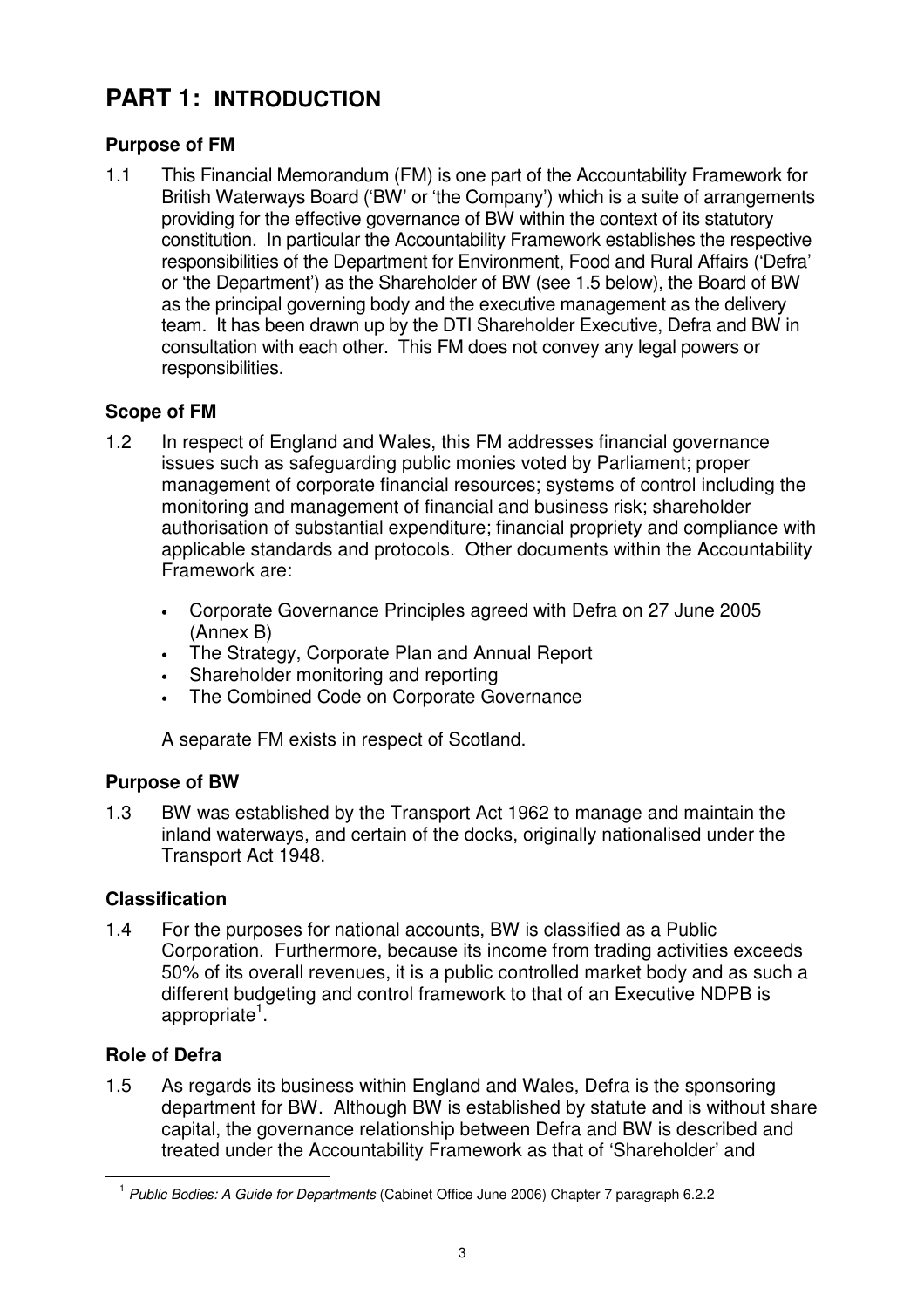'Company'. For national accounts purposes, the value of BW as a 'shareholding' is shown on the balance sheet of Defra.

#### **Review of FM**

1.6 This Financial Memorandum shall be reviewed after its first year of operation and on a regular basis thereafter. Reviews may be initiated at the discretion of the Department or at BW's request. Any significant changes in levels of expenditure requiring shareholder authority will require the approval of Treasury.

#### **Review of BW**

1.7 As part of the policy process Defra will also periodically review or reconfirm BW's purpose within the context of its statutory constitution and the Public Policy Objectives the Shareholder may determine from time to time.

### **PART 2: LEGAL CONTEXT**

2.1 Under powers contained in the 1962 and 1968 Transport Acts<sup>2</sup> BW has responsibility for over 3,200km of canals and rivers, including statutory navigation and safety functions. With due regard to efficiency, economy and safety, it has the duty to provide services and facilities on the inland waterways and port facilities owned or managed by them. BW also has the duty to exploit commercial opportunities to raise income in support of its navigation and safety function and the duty to act as if it 'were a company engaged in a commercial enterprise in its non-navigation commercial activities'.

### **PART 3: MANAGEMENT OF RISK**

#### **Risk Management Framework**

#### 3.1 **Risk Management Framework**

BW shall maintain a robust framework to manage risk that fully incorporates effective risk management. These processes should be embedded as far as possible into the everyday management of BW. The risk framework will comprise the following five key elements:

- a culture which supports well thought out risk taking and promotes learning from experience of managing risk
- a corporate risk policy that sets out the overall approach to risk management
- effective processes for identifying, assessing, addressing, and reviewing and reporting risks
- clear allocation of ownership of risks and delegation of authority for taking risks.

Ensuring that the risk framework is fit for purpose shall be a key responsibility of the Board, supported by the work of its Audit Committee.

 $^2$  Abbreviated to 1962 Act and 1968 Act respectively in the text that follows. Other terms and abbreviations are explained in Annex A.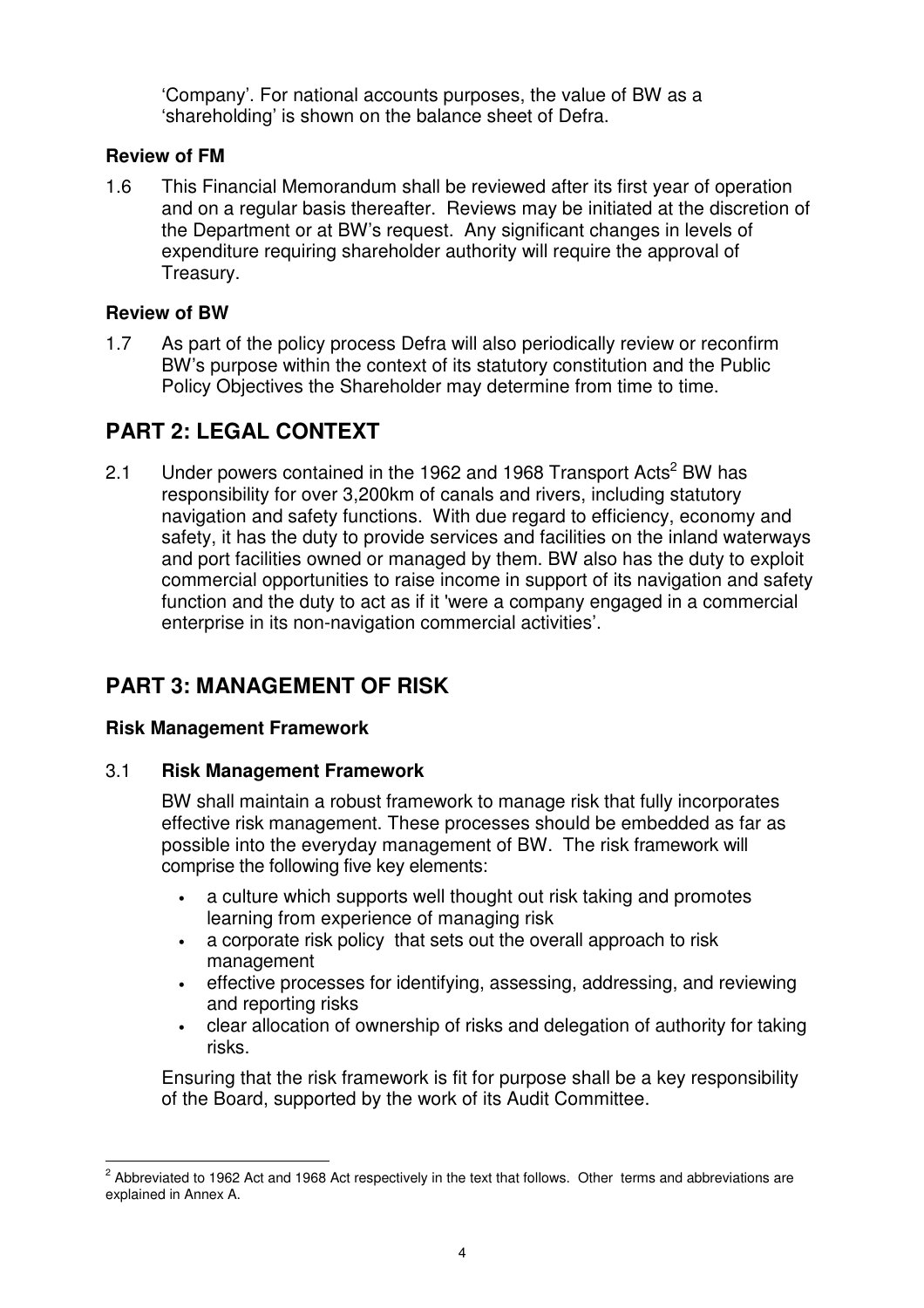3.2 In accordance with its duty to act as if it "were a company engaged in a commercial enterprise" in its non-navigation commercial activities, BW shall seek to obtain the best overall return in the context of an acceptable level of risk. Its Investments Strategy, agreed by the Board and the Shareholder, establishes the overall risk/return balance of its activities portfolio, and is therefore a key element in articulating the level of exposure which is considered tolerable and justifiable and how much is actively put at risk for the benefits of the opportunity.

#### **Shareholder assurance and communication**

3.3 There will be regular and open discussion of risk issues with Defra. BW shall provide such reasonable assurance as the Department requires of the effectiveness of its risk management through its monitoring and reporting arrangements, by audit processes (internal and external) and by engagement with the Board of BW. BW will communicate its key risks to Defra as part of the quarterly exchange of information within the reporting framework set out in Part 5. The Board will also report to Ministers on BW's process for risk identification and management in the Annual Report laid before the Houses of Parliament.

### **PART 4: MANAGEMENT AND CONTROL SYSTEMS**

#### **The Board and Chief Executive of BW**

4.1 The Board of BW is responsible for all aspects of BW's organisation and performance. The Chair has a particular responsibility for the proper discharge by the Board of its collective role, and compliance with this FM. This includes compliance with BW's statutory responsibilities such as the signing of the accounts and statement for inclusion in the Annual Report and Accounts and guidance in Government Accounting and other instructions issued by Treasury, Cabinet Office and Defra where applicable. The Board is responsible for the appointment of the Chief Executive of BW who is responsible for the day to day operations of the organisation and the regularity and propriety of its activities in accordance with the Treasury Guidance on Regularity and Propriety where applicable. In accordance with the provisions of the 1962 Act and the OCPA Code of Practice, the Secretary of State will, in consultation with Scottish Ministers, appoint the Chair and, in consultation with the Chair, Board members. The remuneration of the Board will be in accordance with Treasury guidelines.

#### **Control of Public Funds**

- 4.2 BW shall have appropriate management and control systems in place so that it can demonstrate proper stewardship of public funds provided to it and that it is able to manage and account for public funds properly and effectively. The management and control systems shall ensure that:
	- the Board and Chief Executive take effective responsibility for the proper use of public funds
	- $\bullet$  BW's activities conform with the requirements of propriety and regularity<sup>3</sup>

 $3$  as set out in Annex 4.1 of Government Accounting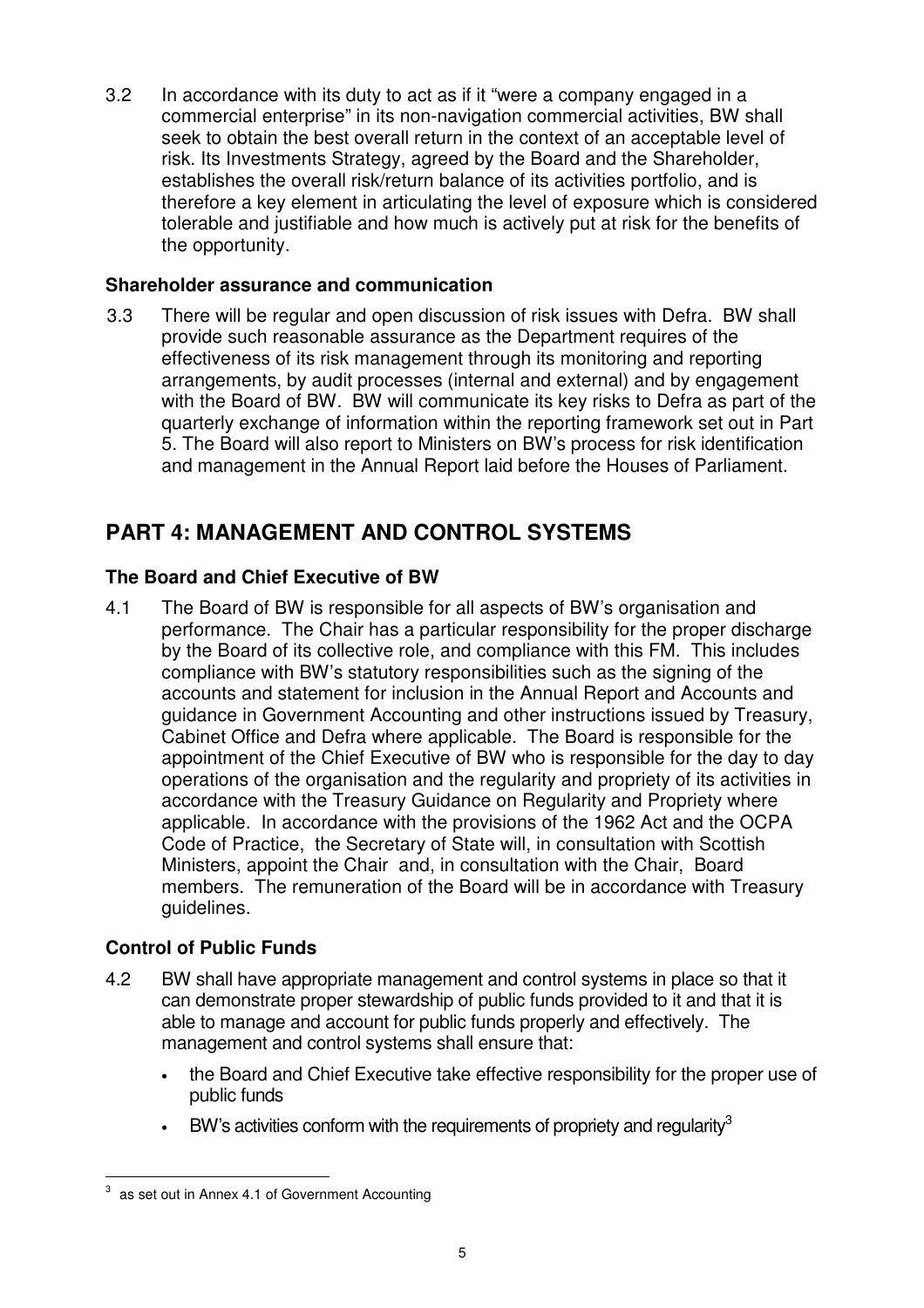- high standards of internal control are maintained to ensure that internal procedures meet the applicable requirements of Government Accounting
- no funds are used for any expenditure of a novel, contentious or repercussive nature without approval from Defra and HMT.

#### **Standards and protocols**

- 4.3 BW will comply with the following Corporate Governance requirements or expectations where applicable, in respect of:
	- This document
	- Government Accounting
	- Government Internal Audit standards (GIAS), issued by Treasury
	- Managing the Risk of Fraud
	- Regularity and Propriety, issued by Treasury
	- Combined Code of Corporate Governance
	- the Principles established by the Committee on Standards in Public Life
	- HM Treasury Code of Conduct for Members of Public Bodies
	- Modern standards of openness and accountability including compliance with the Cabinet Office Code of Practice on consultation, Customer Charter, Freedom of Information Act and maintenance of effective complaints procedures
	- Waterways Ombudsman scheme
	- Assisting Defra in its appointment of Board Members in accordance with the guidance of the Office of the Commissioner for Public Appointments
	- Competition and fair trading requirements
	- Appropriate pensions fund management
	- Management and reporting of remuneration of Executive Directors

Compliance with these standards shall be monitored by the Audit Committee using internal and external audit. Any significant exceptions identified by external audit will be reported to Defra.

#### **BW Strategy**

4.4 The Board, working with the executive management, determines a long term Strategy ('the Strategy') to achieve BW's Public Policy Objectives as determined by the Shareholder (the current Objectives being set out in the latest Policy Review). The Shareholder and the Board will agree this Strategy, as well as periodically reviewing progress, annually at one of the Quarterly meetings. The Strategy will incorporate the Public Policy Objectives, agreed network standards and other requirements but detailed implementation plans for these, and the necessary performance metrics to monitor progress on them, will be included in the 3 year rolling Corporate Plan (see below).

#### **BW Corporate Plan**

4.5 To complement the long term Strategy, BW executive management will prepare a more detailed 3 year rolling Corporate Plan ('the Plan') to deliver the Strategy.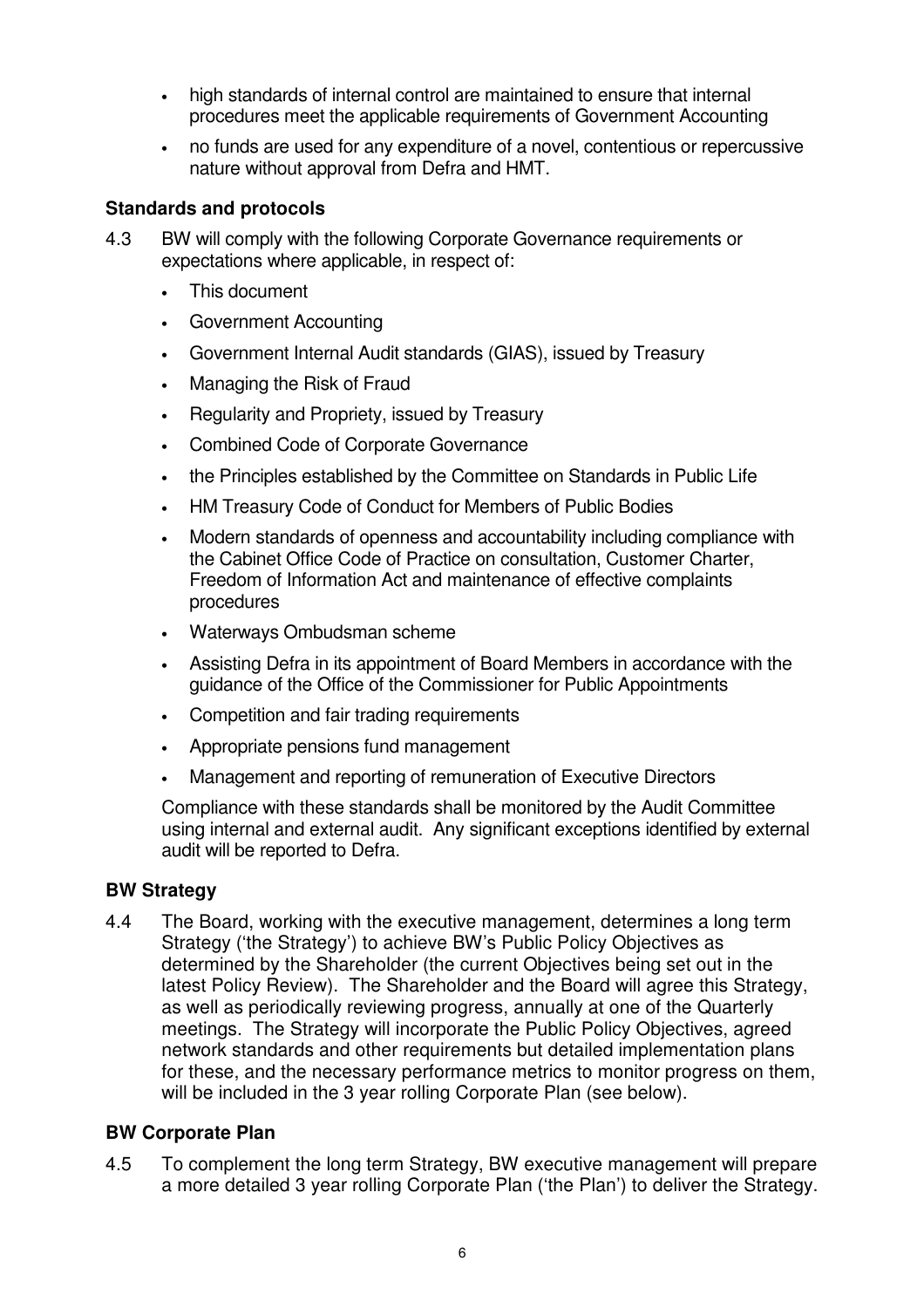A draft of the Plan will be submitted and agreed with the Board and Shareholder in accordance with an agreed timetable and revised on an annual basis. Progress against the Plan will be regularly assessed as part of the performance monitoring/interaction process (see Part 5). The quarterly performance reports will also incorporate the Key Performance Indicators to monitor progress. Progress against Key Performance Indicators will be covered in the Annual Report and Accounts.

#### **Joint Ventures**

- 4.6 Before negotiating a joint venture and seeking the Department's approval to do so, BW should ensure that:
	- a the choice of participant (where available<sup>4</sup>) is subject to open competition in accordance with EU procurement rules,
	- b in respect of any BW assets provided to the venture, the option of outright disposal is kept open to be considered alongside partnership bids
	- c the nature and purposes of the venture are consistent with BW's powers and objectives,
	- d all reasonable alternative options have been considered, including doing nothing, and a full financial analysis has been undertaken,
	- e a robust sensitivity and risk analysis has been undertaken and adequate safeguards for BW are available, such as BW's ability to sell or assign its interest, and
	- f HM Treasury have been satisfied that the venture entity will not be classified by ONS as a public body.

#### **Shareholdings and interests in Corporate/Unincorporated Bodies**

4.7 Except in the circumstances in Annex E, BW requires the Secretary of State's consent 5 before subscribing for or acquiring securities in corporate bodies. BW should seek the Department's prior approval before acquiring any interest in other bodies.

### **Project appraisal and approval**

4.8 Substantial expenditure by BW in developing land requires Shareholder consent<sup>6</sup>. Furthermore, substantial outlay on capital account by BW shall be on lines settled from time to time with the Shareholder<sup>7</sup>. Accordingly, BW shall secure the prior approval of the Department before entering into any such financial commitment which exceeds the generally authorised levels summarised in Annex F. Submissions for approval should be made by a person (normally the Commercial Director) notified to the Department as authorised to do so on behalf of the Board and should contain the information stipulated. Except in exceptional circumstances, the BW Board should approve any commercial property related project before submission to the Department. The general approach for approving projects is set out in Annex H. BW shall maintain and operate a documented appraisal and authorisation procedure for

<sup>4</sup> In Joint Ventures involving owners of neighbouring property with marriage value, no choice may be available.

 $\frac{5}{3}$  Section 14(4) TA62

 $\frac{6}{5}$  Section 11(3) TA62

 $\frac{7}{2}$  Section 27(2) TA62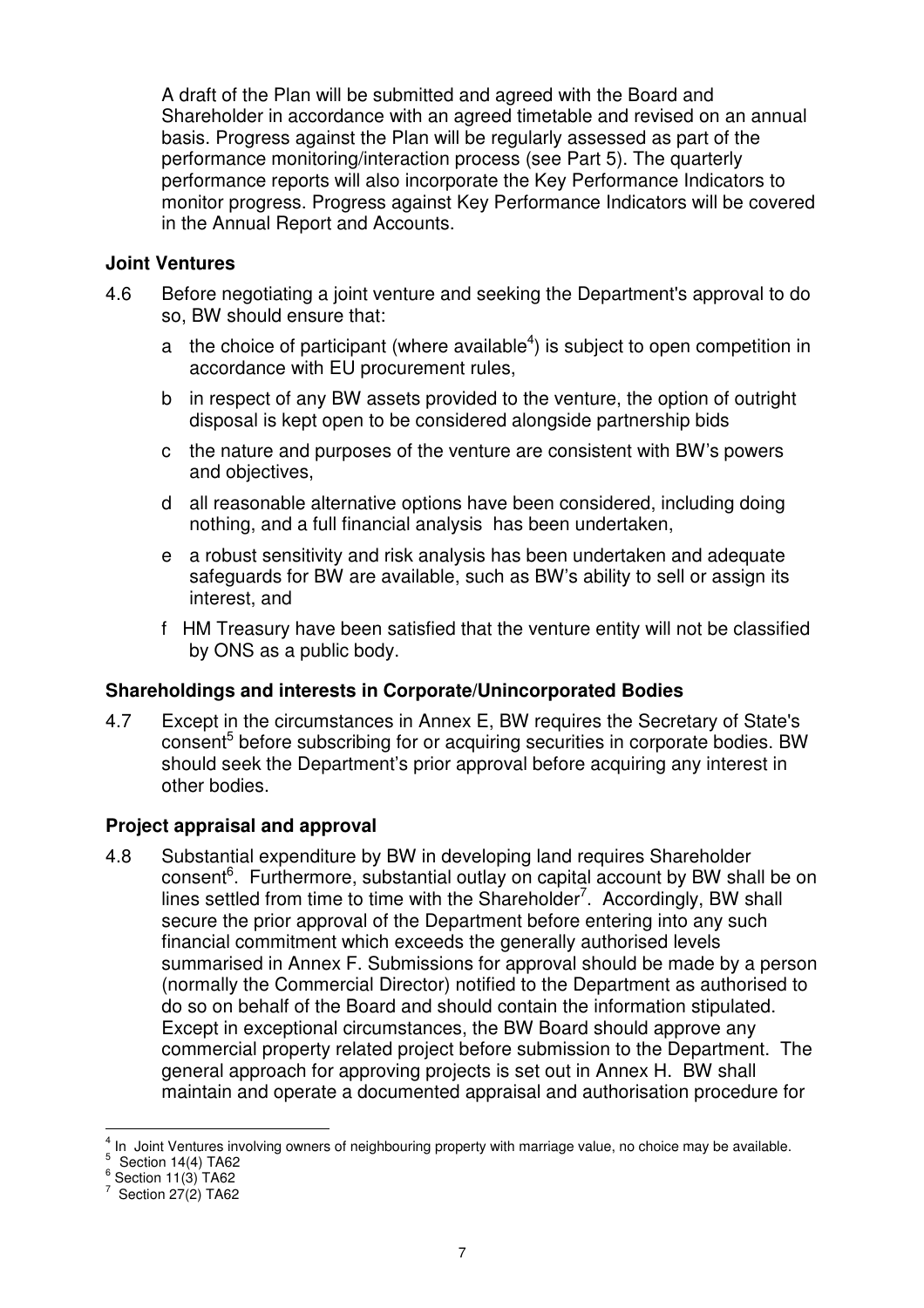all projects (whether capital, maintenance, estates, research or administration). BW staff undertaking appraisals should be trained to carry out the documented procedures. The description of BW's internal processes is at Annex I.

#### **Contingent liabilities**

4.9 BW shall not lend money, charge any asset or security, give any guarantee or indemnities or letters of comfort, or incur any other contingent liability above £250,000 except with the approval of the Department. It shall report to the Department on any contingent liabilities incurred otherwise than in the course of its normal trading activities.

#### **Procurement**

4.10 BW's procurement policies shall reflect guidance from the Office of Government Commerce. BW shall also ensure that it complies with any relevant EU or other international procurement rules. All contracts let by BW, whether for works (capital or maintenance), consultancies, stores or services should be designed to secure value for money and periodically benchmarked against best practice elsewhere. They should be let on a competitive basis. BW shall prepare and maintain internal instructions which ensure that the number of tenders sought for each contract is consistent with the best public sector practice.

#### **Public/Private partnerships**

4.11 Where appropriate, BW should consider the scope for developing Public/Private Partnerships (including Private Finance Initiative projects), for developing and improving existing services, for the development of new services and to obtain the benefit of new capital investment. In considering the scope for improving and developing such projects, BW should have regard to existing Government, particularly Treasury, guidance. Wherever practicable BW should have regard to exposing activities undertaken by its own employees to outside competition and, at the Board's discretion, arrange for activities to be contracted out where this would improve value for money. Where cash flow projections may result in delegated spending authority being breached, BW should consult Defra.

#### **Grant in aid**

4.12 Defra will pay BW grant-in-aid to facilitate the execution of BW's statutory obligations with regard to the canal network. The grant will be paid to BW in monthly instalments on the basis of a written application showing evidence of need in accordance with Treasury guidelines and the general principle enshrined in Government Accounting. This grant forms part of the 'Resource' section of Defra's Departmental Expenditure Limit (DEL) and will be announced to Parliament at the start of each financial year. BW will keep funds provided as grant-in-aid in a separate bank account from that used for commercial capital. Further guidance is provided in Chapter 11 (Public Corporations) of Consolidated Budgeting Guidance (2007-08).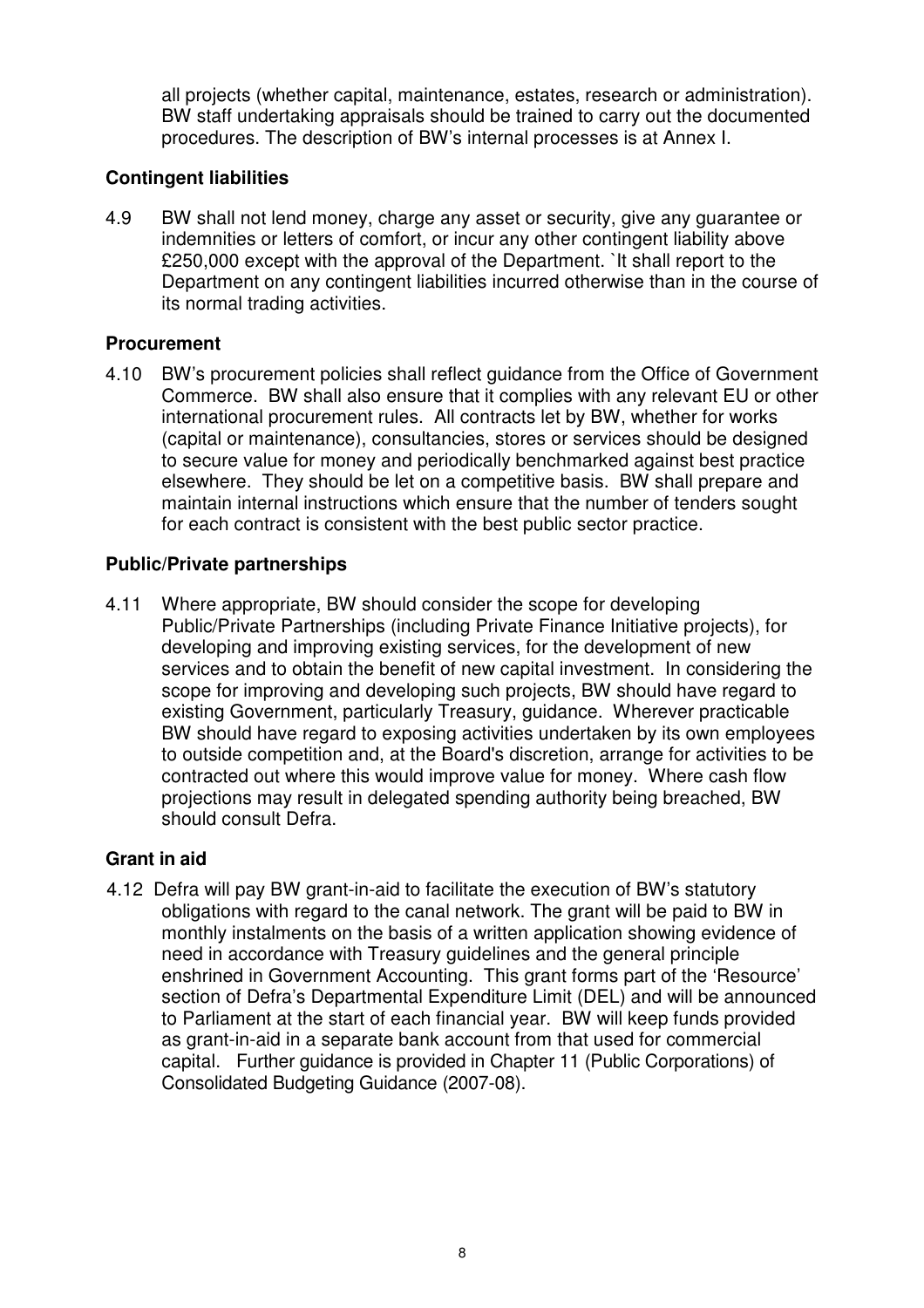#### **Borrowing - loans from the National Loans Fund**

4.13 BW may borrow<sup>8</sup> funds for purposes agreed by the Department and the Treasury in accordance with Chapter 29 of Government Accounting.

#### **Borrowing - temporary loans from the private sector**

4.14 BW's annual application for a Treasury Guarantee for temporary borrowing should be submitted to the Department no later than the end of the second week in February prior to the financial year in which the borrowing is required. Justification for the level of Guarantee required should accompany the application.

#### **BW Commercial activities and its Property estate**

- 4.15 For its commercial activities, BW is required "to act as if [it] were a company engaged in a commercial enterprise"<sup>9</sup>. Furthermore, as noted in the 2005 policy review, the BW Board is responsible for making efficient economic use of the assets at its disposal in order to achieve agreed Corporate Plan targets.
- 4.16 Defra will look to the Board to seek to obtain the best possible overall return from its commercial activities, within a reasonable timescale and an appropriate level of risk in line with the Investment Strategy agreed with Government.
- 4.17 For the purposes of commercial activities, 'operational' and 'non-operational' assets will be considered interchangeable. BW should maximise, as far as possible, revenue from its activities by charging the market rate for its services. BW should keep cash balances at the minimum level consistent with efficient operation, while acknowledging that BW may find it difficult to match income immediately from estates transactions with re-investment opportunities.
- 4.18 In determining how best to make use of non-operational properties, BW shall be free to act within the guidance and consents set out in Annex E. Proceeds from the disposal of non-operational property may be held in reserve for reinvestment in the current or future years in revenue-earning properties and other activities related to the current and prospective use of the waterways.
- 4.19 BW may hold surplus capital receipts in a reserve as deposits and use them to increase planned expenditure on capital in the current year or subsequent years, provided BW can demonstrate, during the annual revision of the 3-year Plan, that the use of these deposits will maintain or enhance progress in implementing the agreed strategy. No grant in aid can be held as a deposit, and the amount held in deposits will be shown in the monthly flow of funds statements.
- 4.20 While BW will be entitled to retain the financial proceeds from its activities for re-investment, the use of receipts significantly in excess of those projected in the Corporate Plan will be discussed as part of the strategic review and, in certain circumstances, a reduction in the annual grant- in- aid may be appropriate.

 $\frac{8}{3}$  Section 19, Transport Act 1962 provides powers for BW to borrow

<sup>&</sup>lt;sup>9</sup> Section 134 TA68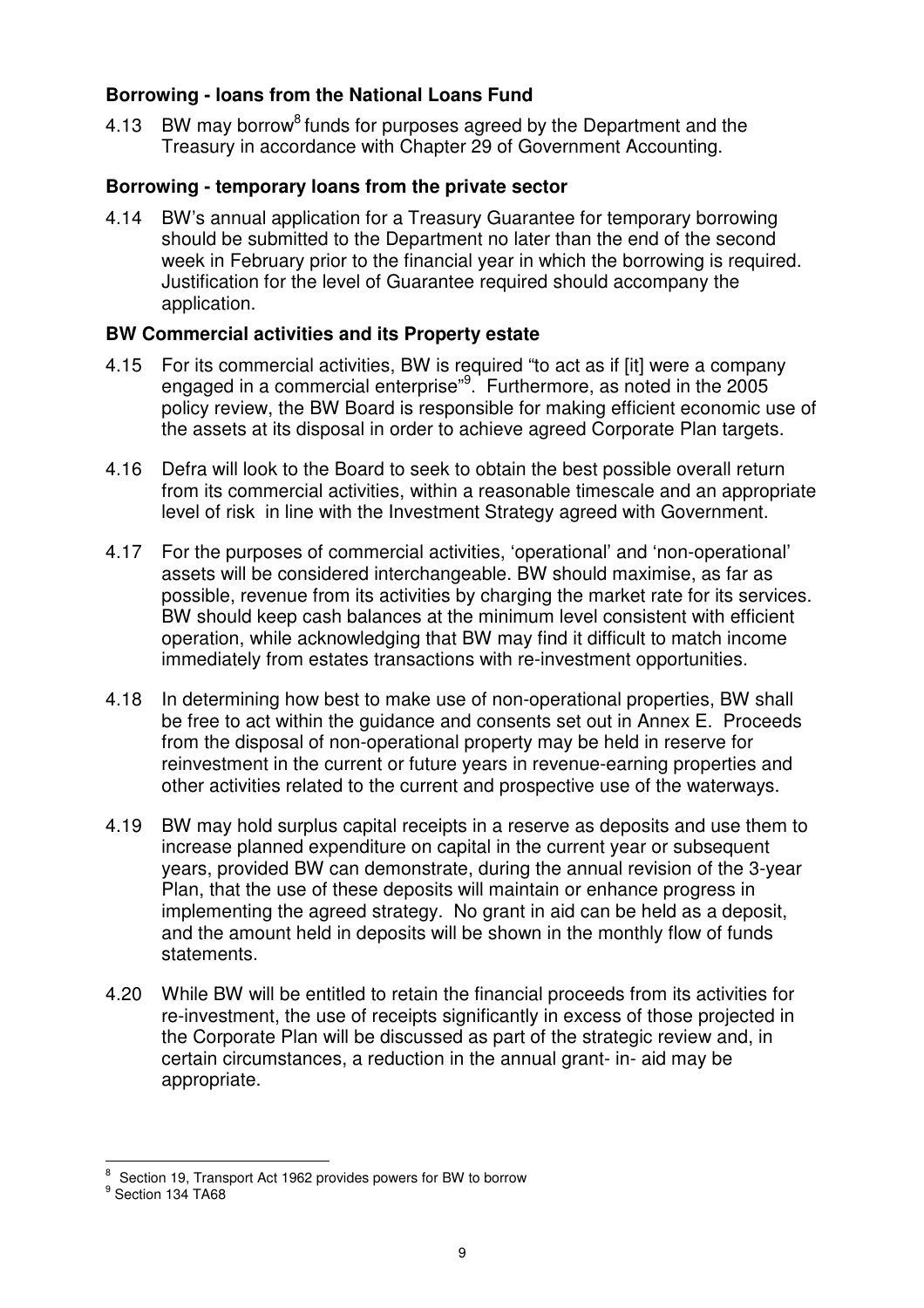## **PART 5: MONITORING ARRANGEMENTS**

### **Monitoring and reporting**

5.1 In its capacity as BW Shareholder, Defra will have a number of requirements with regard to the monitoring of specific areas of BW's operations and processes. This will take the form of reports based on various financial, commercial and network metrics, coupled with a number of statutory requirements and audit assurances. A summary of such processes is set out below and in Annex C.

#### **Quarterly Performance Reports**

- 5.2. Performance monitoring and regular interaction with BW will form a key element in allowing Defra to discharge its shareholding responsibilities and provide due scrutiny over BW's operations. The monitoring framework will allow Defra to assess BW performance against the BW plan and gain a wider understanding of the operational, financial and commercial issues affecting its shareholding. Subsequent discussions with management will be at an appropriately high level to address.
- 5.3 BW will report on performance to Defra on a quarterly basis: this report will be submitted in advance of the quarterly shareholder meetings with Defra. The specific detail of the report agreed with BW as per Annex D will include:
	- financial performance
	- operational efficiency
	- progress against Defra policy
	- commercial property dynamics (including ventures updates)
	- principal BW risks.

#### **Annual Report**

- 5.4 At the end of each financial year, BW shall publish an annual report of its activities together with its audited annual accounts. A pre-publication copy of the report shall be submitted to Defra in accordance with an agreed timetable. The report and accounts shall be laid before Parliament in accordance with the guidance on the procedures for the presenting and laying of the combined Annual Report and Accounts. This will include a requirement for BW to comply with:
	- a the accounting and disclosure requirements of companies legislation currently in force to the extent required by the Accounts Direction issued under s.24 of the 1962 Act,
	- b the accounts disclosure requirements of paragraph 43 of Chapter 12 of the Financial Services Authority listing rules, and
	- c proper commercial accounting practice as defined by UK Generally Accepted Accounting Practice (UK GAAP) and accounting standards such as IFRS adopted or issued by the Accounting Standards Board.

In so doing, the Annual Report will include an Operating and Financial Review.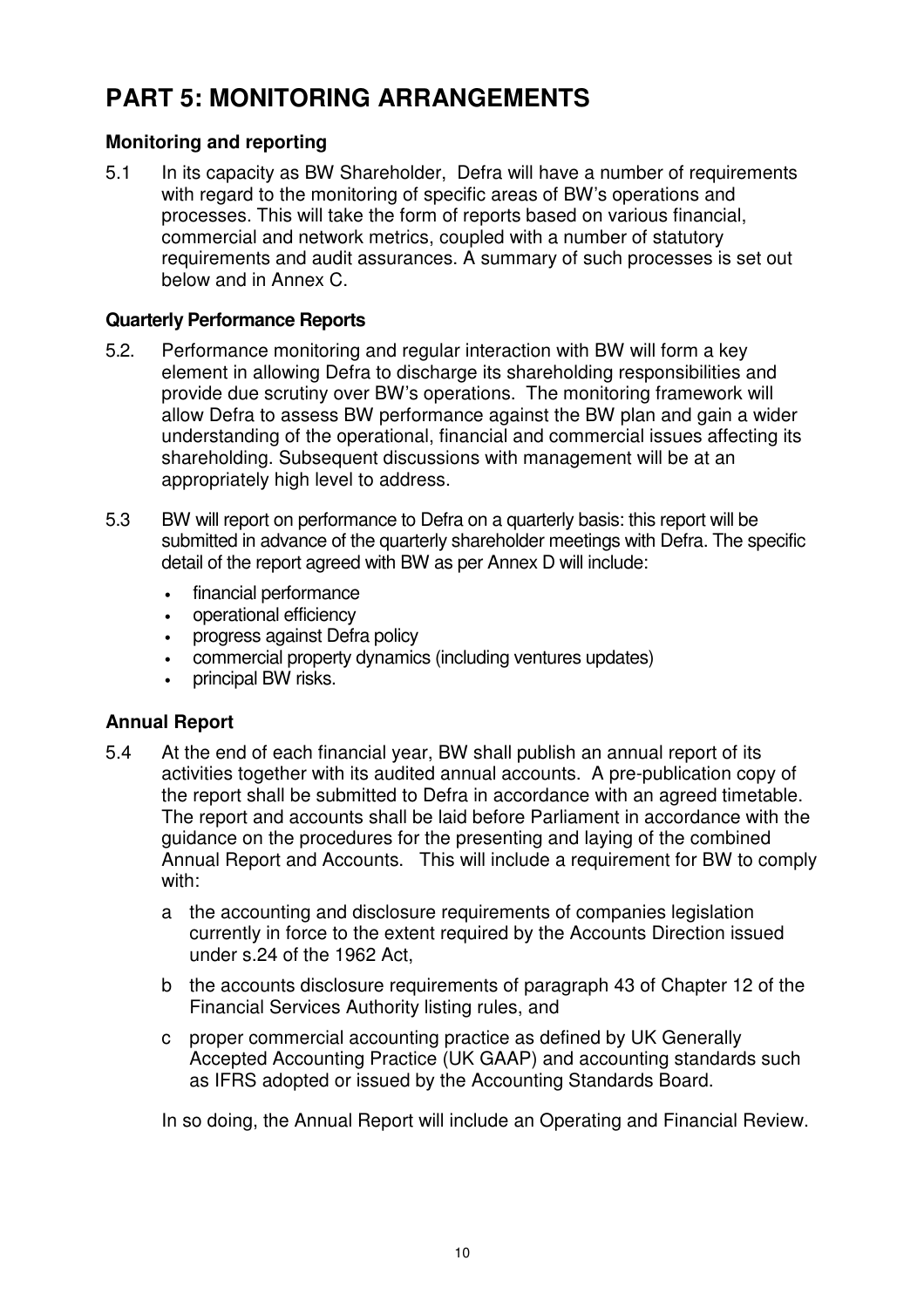#### **Accounts**

5.5 The BW Chair and Chief Executive will jointly sign BW's accounts. BW will adopt accounting systems compatible with legislation and the Accounts Direction issued by the Department<sup>10</sup> (with the approval of the Treasury), and its business as defined in the Corporate Plan. The Department expects to lay copies of BW's Annual Report and Accounts before Parliament before the summer recess (normally the end of July). A timetable for meeting this target shall be agreed between the Department, BW and its auditors. BW shall also send accounts of its associated companies to the Department within an agreed timetable.

### **External Audit**

- 5.6 The Board and Audit Committee will select external auditors to recommend for appointment by the Secretary of State $^{11}$ . BW shall bear the audit expenses. Subject to satisfactory performance the auditor shall be reappointed annually. The frequency of re-tendering shall be in accordance with current Treasury guidance.
- 5.7 External auditors will be responsible for reporting on:
	- a the preparation of BW's accounts in accordance with the Accounts Direction and any other direction as required by Defra (such report to be addressed to the Board who are required to send it to the Secretary of State),
	- b Regulatory Compliance with the relevant principles of Government Accounting (insofar as they relate to Public Corporations) and other requirements as detailed in their appointment letter (such report to be addressed to the Secretary of State), and
	- c the scope, nature and effectiveness of the Board's Internal Audit processes in meeting GIAS (such report to be addressed to the Board and copied to the Secretary of State).

#### **Internal Audit**

- 5.8 It is the responsibility of the Chief Executive to maintain an effective internal audit service in accordance with the standards, objectives and practices set out in an appropriate professional standard. The internal audit service shall provide an independent appraisal and evaluation of BW's internal control systems, ie the whole network of systems and controls established by BW to deliver its objectives with regularity, propriety and value for money.
- 5.9 The Board shall incorporate within its annual report to the Secretary of State a statement to confirm that BW's internal audit arrangements accord with the objectives, standards and practices set out in GIAS.
- 5.10 Defra's Internal Audit Service shall have a right of access to all documents prepared by BW's internal auditor, including where the service is contracted out.

<sup>10</sup> The last accounts direction was issued in May 2005

<sup>11</sup> Section 24(2) TA62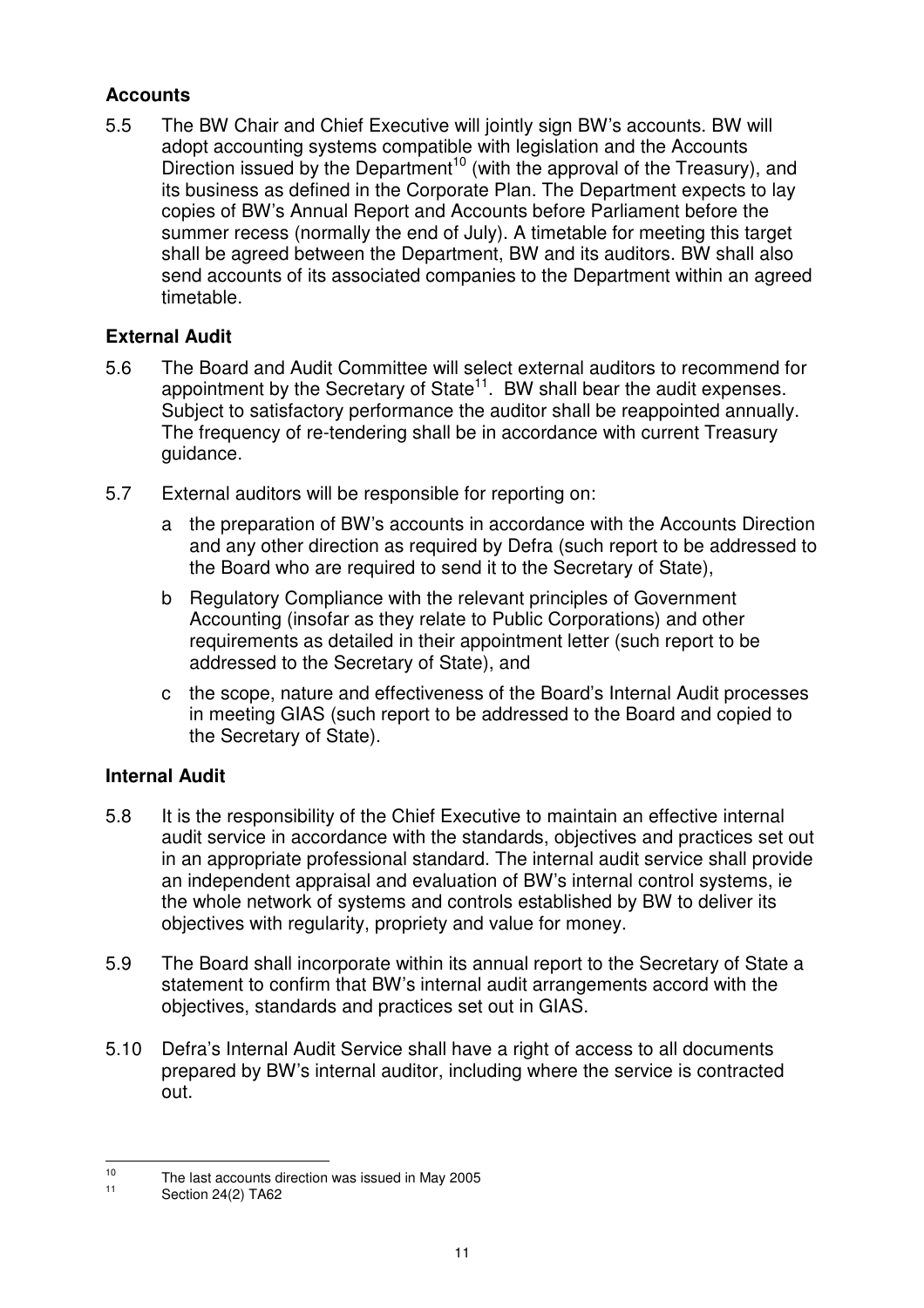### **PART 6: REGULARITY AND PROPRIETY**

#### **Application of relevant aspects of Government Accounting**

6.1 BW will comply with Government Accounting where specific reporting requirements are necessary.

#### **Income**

6.2 BW has to maximise, as far as possible, revenue from its commercial activities by charging the market rate for its services. Receipts from operational activities are internal resources. Any receipts which are additional to those estimated in the Corporate Plan may be used to increase expenditure in the year they arise.

#### **Disposal proceeds**

- 6.3 In managing its non-operational estate, BW shall seek to obtain the best possible overall return within a reasonable timescale and the context of an acceptable level of risk and the Investment Strategy agreed with Defra. BW's estimated disposals proceeds will be taken into account, and asset investment levels set, in the annual Planning process.
- 6.4 It is recognised that, in order to comply with its statutory obligation to act as if it "were a company engaged in a commercial enterprise", and in order to optimise income from its estates portfolio, BW may find it difficult to match closely income from estates'transactions with planned re-investment opportunities. Examples of matching difficulties which will leave BW with surplus receipts are:
	- a additional receipts (in excess of plan levels) received in the current year, or
	- b due to circumstances beyond BW's reasonable control, planned receipts received too late to be re-invested as anticipated within the current year, or
	- c due to circumstances beyond BW's reasonable control, issues arise in connection with re-investment opportunities which make it inappropriate or inadvisable to complete the project within the current year.

#### **Insurance**

- 6.5 BW may act in accordance with good insurance practice for commercial bodies and may insure to the level that is appropriate to the business.
- 6.6 Such insurance arrangements may include self insurance through a captive insurance subsidiary (subject to all necessary authorisation) that operates in accordance with EU Insurance Directive requirements.
- 6.7 BW shall review the management of its insurance from time to time to ensure that the risks it faces are dealt with in an appropriate manner and shall make a return to the Department every three years setting out details of its current insurance policies and highlighting any changes as appropriate.

#### **Pensions**

6.8 Under section 73 of the 1962 Act BW may pay pensions and enter into obligations under pension schemes. BW operates a defined benefit funded pension scheme pursuant to those powers. BW shall maintain effective arrangements for monitoring the performance of the pension fund, in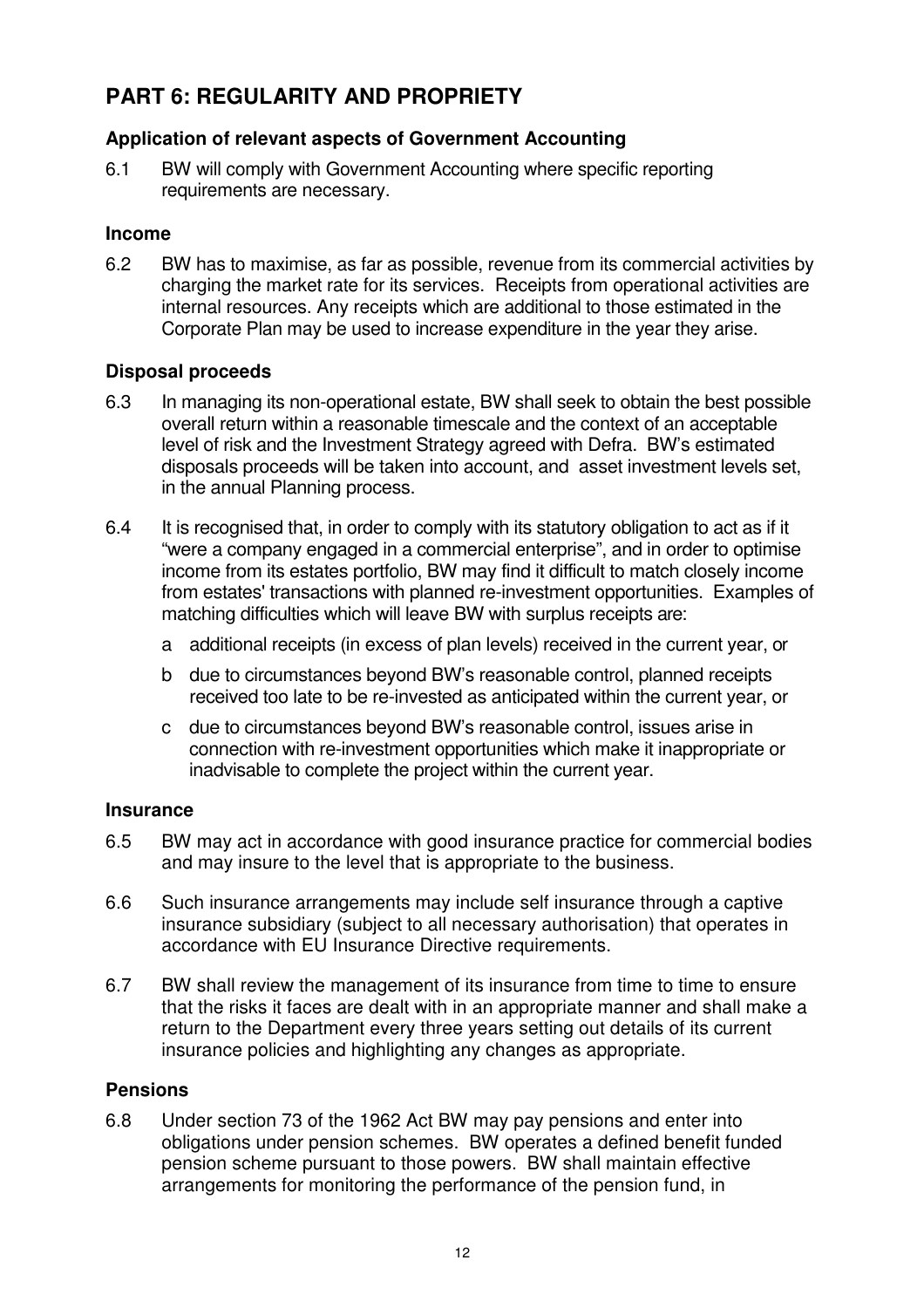accordance with good commercial practice. BW should ensure that the fund itself makes adequate arrangements for the supervision of the investment managers and should also seek independent annual measurements of the comparative investment performance of the fund. The Department will monitor BW's pensions operations in accordance with Treasury guidance. Each year BW shall submit to the Department the Annual Report and Accounts of the pension fund, those of British Waterways Pension Fund Trustees Ltd and any supporting information required by the Department to fulfil its monitoring role. Every three years a full actuarial valuation of the pension fund should be carried out. The actuary's report on the valuation shall also be sent to the Department.

#### **Claims, losses, write offs and gifts to third parties**

- 6.9 BW shall keep a record of all losses, write offs, compensation payments and gifts to third parties, available for inspection if required. Further guidance on gifts is at Annex E. BW shall report to the Department on material losses, write-offs and compensation payments in the Annual Report and Accounts. A loss may be material for either financial or reputational reasons or both.
- 6.10 The prior approval of the Department shall be required for any agreement by BW to make any compensation or loss payments which exceed £2 million or (if less) are 'novel, contentious or repercussive'. Any non-voluntary payments of such nature (eg pursuant to an order of a court) shall forthwith be reported to the Department. Treasury guidance and where necessary approval must be sought whenever necessary or appropriate.

#### **Fraud and theft**

Martin Hurst

6.11 Any novel or material (financial or reputational) fraud or suspected fraud, whether involving a member of BW or a third party, must be reported immediately to the Department. An annual report on all reported fraud and theft shall be made to the Department.

| Martin Hurst<br>On behalf of the Secretary of State for<br><b>Environment, Food and Rural Affairs</b> | Date: | March 2007 |
|-------------------------------------------------------------------------------------------------------|-------|------------|
| Robin Evans<br>On behalf of British Waterways                                                         | Date: | March 2007 |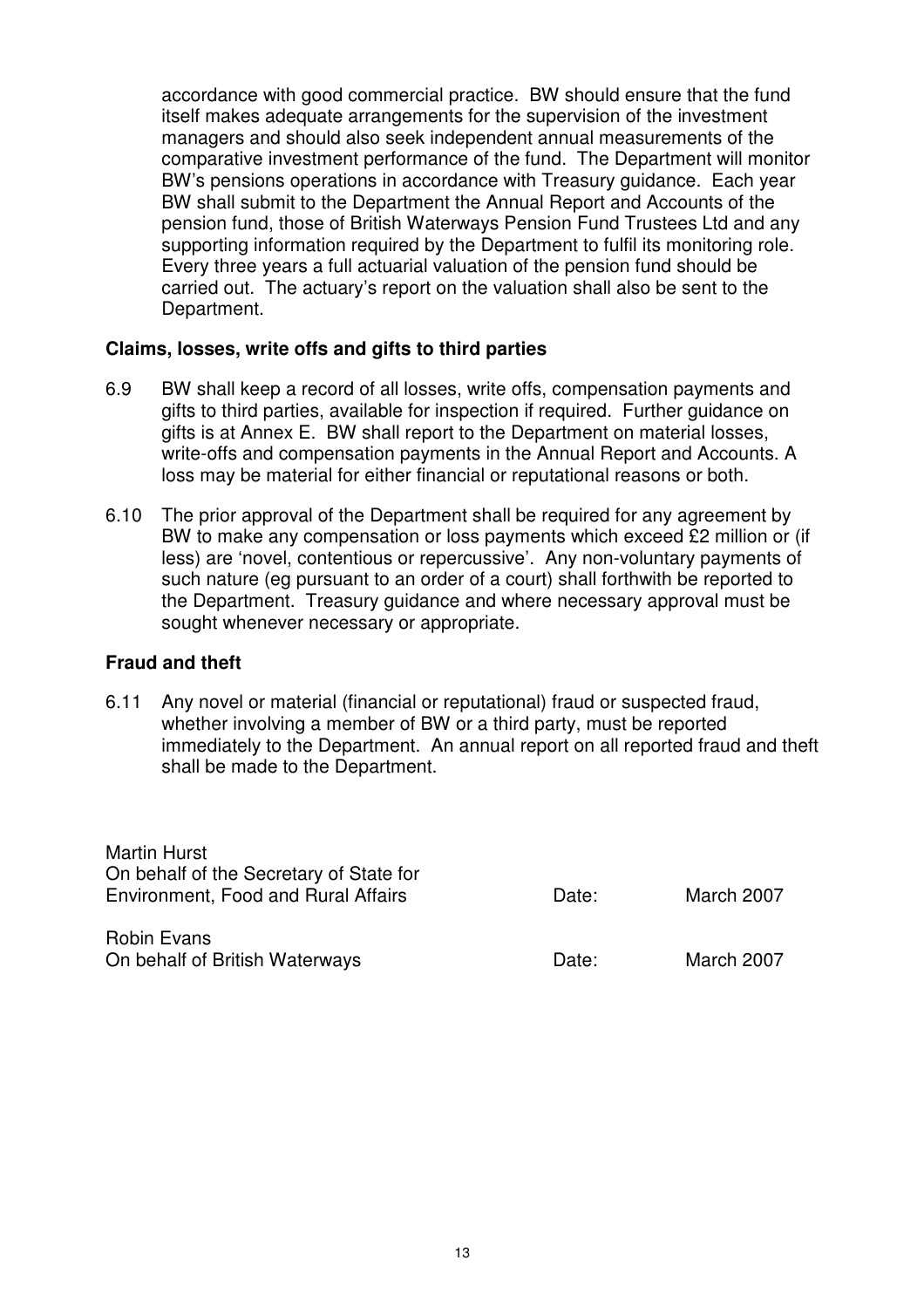### **Annex A**

### **Glossary of main terms and abbreviations used in this Memorandum**

| The Board                                     | The Board managing British Waterways, appointed by the<br>Secretary of State                                                              |
|-----------------------------------------------|-------------------------------------------------------------------------------------------------------------------------------------------|
| BW or 'Company'                               | <b>British Waterways</b>                                                                                                                  |
| <b>Chief Executive</b>                        | The senior executive director in BW (appointed by the<br>BW Board)                                                                        |
| Defra, the Department<br>or the 'Shareholder' | Department for Environment, Food and Rural Affairs (Defra),<br>including the Secretary of State and those acting on his/her<br>authority. |
| <b>GIAS</b>                                   | Government Internal Audit Standards                                                                                                       |
| Green Book                                    | Treasury guidance on economic appraisal and evaluation in<br>central government                                                           |
| <b>OCPA</b>                                   | Office of the Commissioner for Public Appointments                                                                                        |
| <b>Red Book</b>                               | Royal Institute of Chartered Surveyors' Appraisal and Evaluation<br><b>Standards</b>                                                      |
| Secretary of State                            | The Secretary of State for Environment, Food and Rural Affairs<br>and those acting on his/her authority.                                  |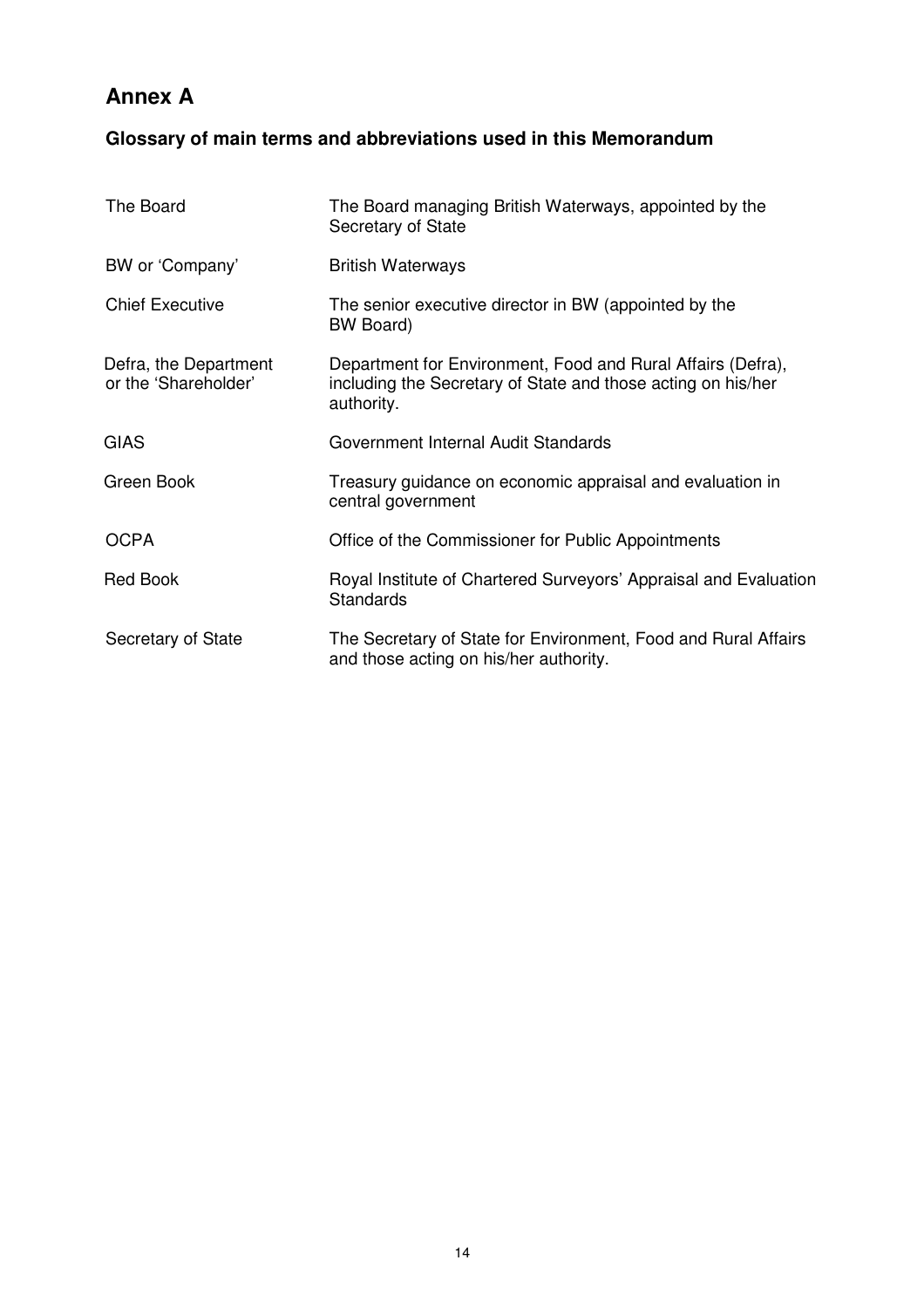### **Annex B**

### **BRITISH WATERWAYS CORPORATE GOVERNANCE PRINCIPLES**

#### **Background**

- 1. British Waterways is a statutory public corporation established by the Transport Act 1962, as amended and supplemented by the Transport Act 1968 and other legislation. The governance framework provided by those statutes is the equivalent of the Memorandum and Articles of Association for a limited company (though with less detail and precision). Hence in this document the Government (and in particular the Minister acting through the Department) is described as "the Shareholder" and British Waterways as "the Company".
- 2. This document is intended to explain how the relationship between the Company and the Shareholder should work so as to maximise the success of the business consistent with BW's underlying statutory provisions.
- 3. Considerable discretion is delegated to the Board under BW's governing statutes that broadly follow the Companies Act model. A key provision concerning the Shareholder's powers (s.27 TA 1962 entitled 'Powers of Ministers in relation to Boards') provides that powers of general direction are limited to "directions of a general character as to the exercise by the Board of their functions……in relation to matters which appeared to him to affect the national interest." The Public Corporation model (as compared to an Executive Agency) requires an arms length relationship with the Shareholder who exercises no direct executive control over the business. The governance regime will acknowledge these powers of the Board together with the legitimate rights of the Shareholder to exercise effective scrutiny as owner of the Company.
- 4. Specific powers of direction are reserved for a few particular acts or events, but the statutory governance framework clearly gives the Board significant discretion to devise the strategy necessary to meet the public policy objectives determined by the Shareholder. Nevertheless the absence of financial market disciplines on the Board means that its powers as described are predicated on the presence of effective shareholder scrutiny which is intended to enhance value in the business.
- 5. The best practice governance arrangements for government owned businesses being put in place for other public corporations will apply equally to BW. However, as guardian of a unique national asset with particular heritage, amenity and environmental value, BW has a wider breadth of responsibility than the duty of a typical limited company to its shareholder. This is dealt with in the Public Policy Objectives as set out in the 2004/2005 Policy Review of BW. Thus the Board has additional considerations not usually encompassed in a standard shareholder and company relationship. These additional responsibilities are taken into account by the Shareholder in decisions on Board composition and in terms of the broader range of matters the Board itself is required to take into account in its governance of its business.
- 6. As a public body, BW is required to meet standards of openness and accountability (e.g. Freedom of Information) applicable to other public bodies. In addition, as a body with significant commercial activities it will also meet standards of accepted best practice under the relevant provisions of Combined Code on Corporate Governance.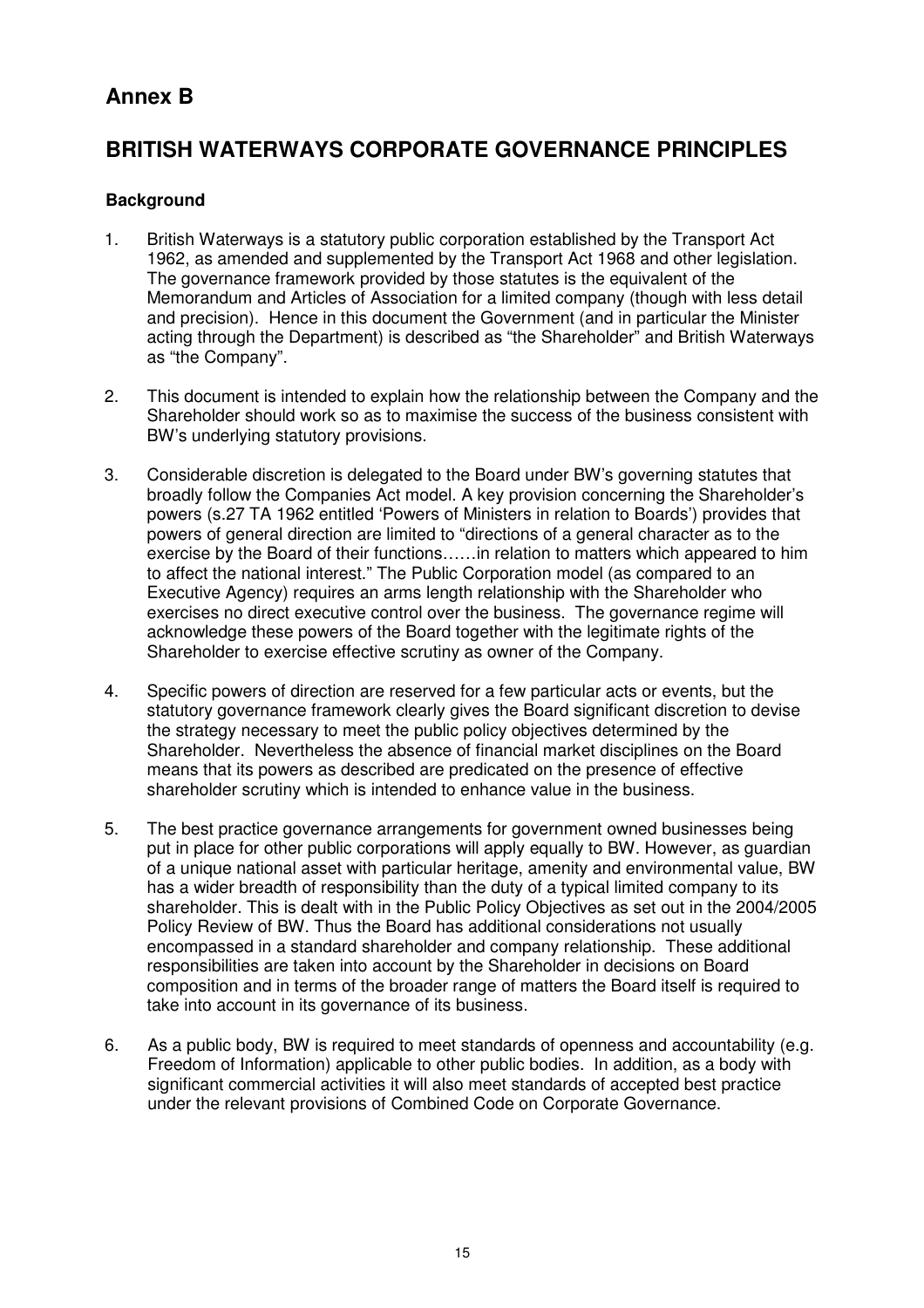#### **Key Principles**

- The Shareholder sets Public Policy Objectives for the Company that meet the national interest and will include strategic financial performance targets. (All subsequent references to Public Policy Objectives should be taken to include relevant financial performance targets).
- The Board is the principal instrument of governance of the Company and, under the leadership of its Chairman, has collective responsibility for the performance of the duties placed upon it by the statutes in a manner that achieves the Public Policy Objectives of the Shareholder to whom it is accountable.
- The Board, working with the executive management, determines a Strategy to achieve those Public Policy Objectives.
- The Shareholder and the Board agree the Strategy and the measures by which the success of the Strategy in meeting the Public Policy Objectives is evaluated.
- The Board and the Shareholder periodically review progress of the Strategy in delivering the Public Policy Objectives.
- The Board approves a Corporate Plan for delivery of the Strategy that is prepared by the executive management. The Corporate Plan will include measures against which the Board will evaluate performance in delivery of the Strategy.
- The Board discuss the Corporate Plan with the Shareholder to enable effective measurement of progress in delivering the Strategy.
- The involvement of the Shareholder as outlined in this paper is intended to be value enhancing

#### **The Board**

- 7. The composition of the Board is a critical factor for the Shareholder and the Shareholder's power of appointment (and, *in extremis*, removal) is a key instrument of the Shareholder in the exercise of its influence. It will therefore be a key responsibility of the Shareholder to ensure, working with the Chairman of the Board, that the Board contains an appropriate combination of the necessary skills and experience for both the effective direction of a complex business and oversight of the public interest. To achieve this, the following will take place:
	- 7.1 In accordance with the provisions of TA 1962 the Secretary of State will, in consultation with Scottish Ministers, appoint the Chairman and additionally in consultation with the Chairman, appoint the other members of the Board. The Chairman will consult with the Minister periodically as to the most appropriate size and "shape" of the Board. During each year the Chairman will discuss with the Shareholder any impending changes to Board membership;
	- 7.2 The appointment process will be in accordance with the Code of Practice for Ministerial Appointments to Public Bodies issued by OCPA and will, so far as not incompatible, also follow the recommendations of the Combined Code on Corporate Governance. To those ends the Chairman will use the Nominations Committee of the Board for providing best advice to Ministers on any particular appointment.
	- 7.3 The Shareholder acknowledges its responsibility, when exercising its powers to determine the terms of appointment, of ensuring that Board members' remuneration is appropriate to incentivise applications from persons of calibre with the desired qualities.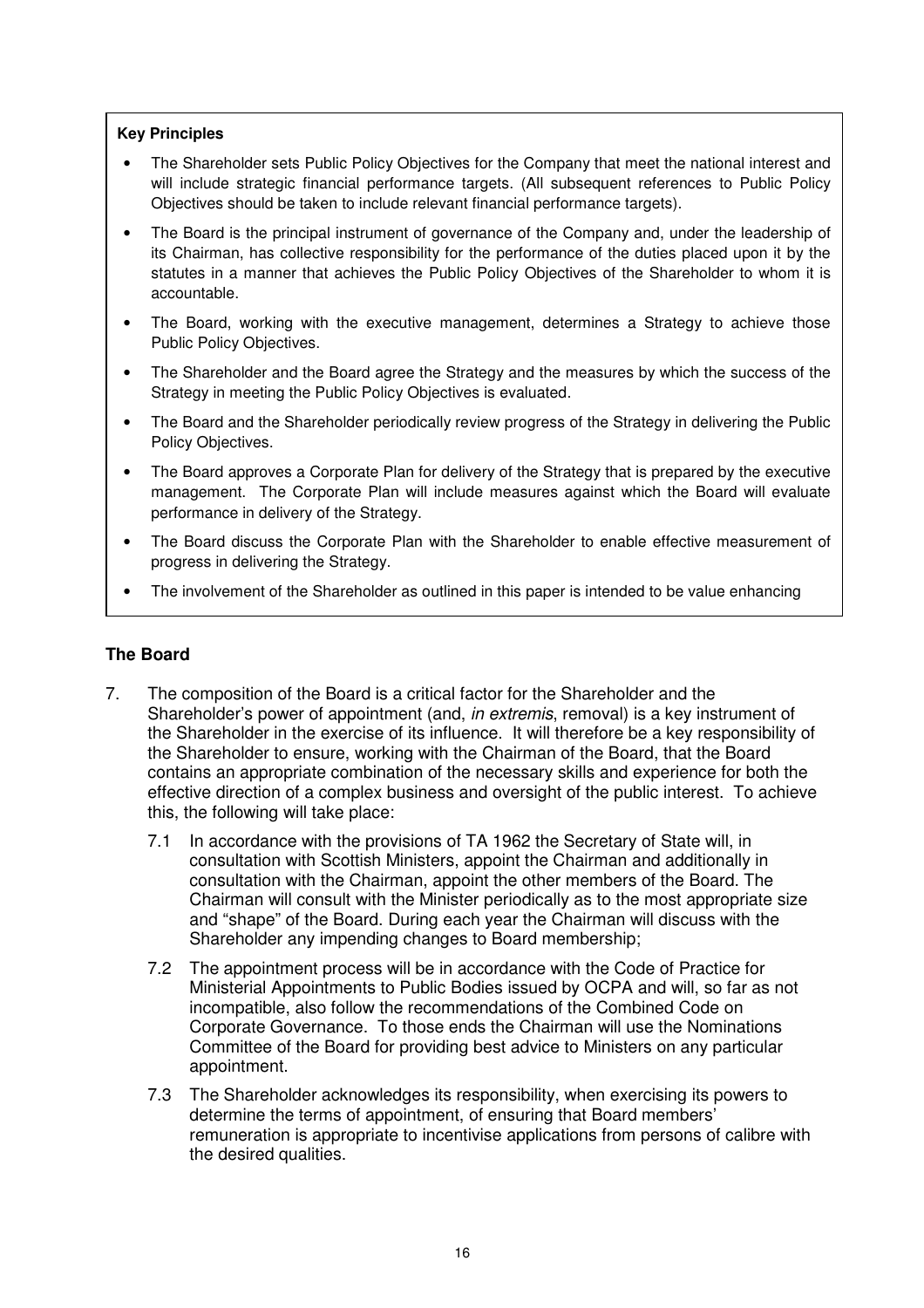- 7.4 The Board will annually evaluate its own performance in accordance with the recommendations of the Combined Code on Corporate Governance. The outcome of the evaluation will be shared by the Chairman of the Board (and where appropriate the Board Nominations Committee) with the Shareholder.
- 7.5 The Board recognises that one of its key responsibilities is the setting of appropriate remuneration and incentives for the executive management team to ensure the Executive is properly incentivised to deliver the Corporate Plan. The Shareholder looks to the Board to develop an appropriate remuneration framework for the Company through the use of a Remuneration Committee which will set executive remuneration. The Board and its Remuneration Committee will follow best practice in accordance with the Combined Code on Corporate Governance.

#### **Company Purpose and Public Policy Objectives**

- 8. The Shareholder recognises the need to clearly articulate its Public Policy Objectives for the Company. As part of that policy process it will also periodically (re) confirm the company's purpose within the context of the Public Policy Objectives the Shareholder may determine from time to time.
- 9. The primary purpose of the Company is to manage, maintain and develop its network of waterways and docks for the wider public benefit. The 2004/05 Policy Review of BW clarified these aims and will serve as the strategic objectives for the Company until they are revised.

#### **Confirming Strategies and Agreeing the Corporate Plan**

- 10. The Shareholder recognises that it is the responsibility of the Board of the Company to approve an appropriate set of business strategies put forward by the Chief Executive ('the Strategy') that will deliver the Shareholder's Public Policy Objectives consistent with the Company's purpose as defined. The Strategy will be subject to in depth review and challenge by the non-executive Board prior to adoption.
- 11. A process will be defined under which the Strategy will be agreed with the Shareholder. All concerned will ensure that there is a common understanding of the agreed Strategy between the Shareholder, the Board and the Executive.
- 12. As part of this, the Chairman and Chief Executive will explain to the Shareholder how the Strategy is aligned to delivering the Shareholder's Public Policy Objectives and any specific shareholding objectives it may have.
- 13. A rolling 3 Year Corporate Plan derived from the Strategy will be discussed annually with the Shareholder. The Corporate Plan will include appropriate milestones and metrics against which performance in delivering the Strategy can be measured. The longer term strategic plan will also be available to the Shareholder if required.

#### **Performance Reporting**

- 14. The Shareholder will agree an appropriate process with the Board of the Company to review the progress of the Strategy in meeting the Public Policy Objectives of the Shareholder. This process will be based on the following key principles:
	- 14.1 The focus will be high level, primarily on strategic financial milestones, reported to the Shareholder quarterly as agreed at the time of the Policy Review in 2004-05.

#### **Funding Contract Monitoring**

15. To allow the Shareholder to focus on strategic issues, the measuring and monitoring of operational performance under the funding contract will be distinct and separate from consideration of the strategic milestones referred to above.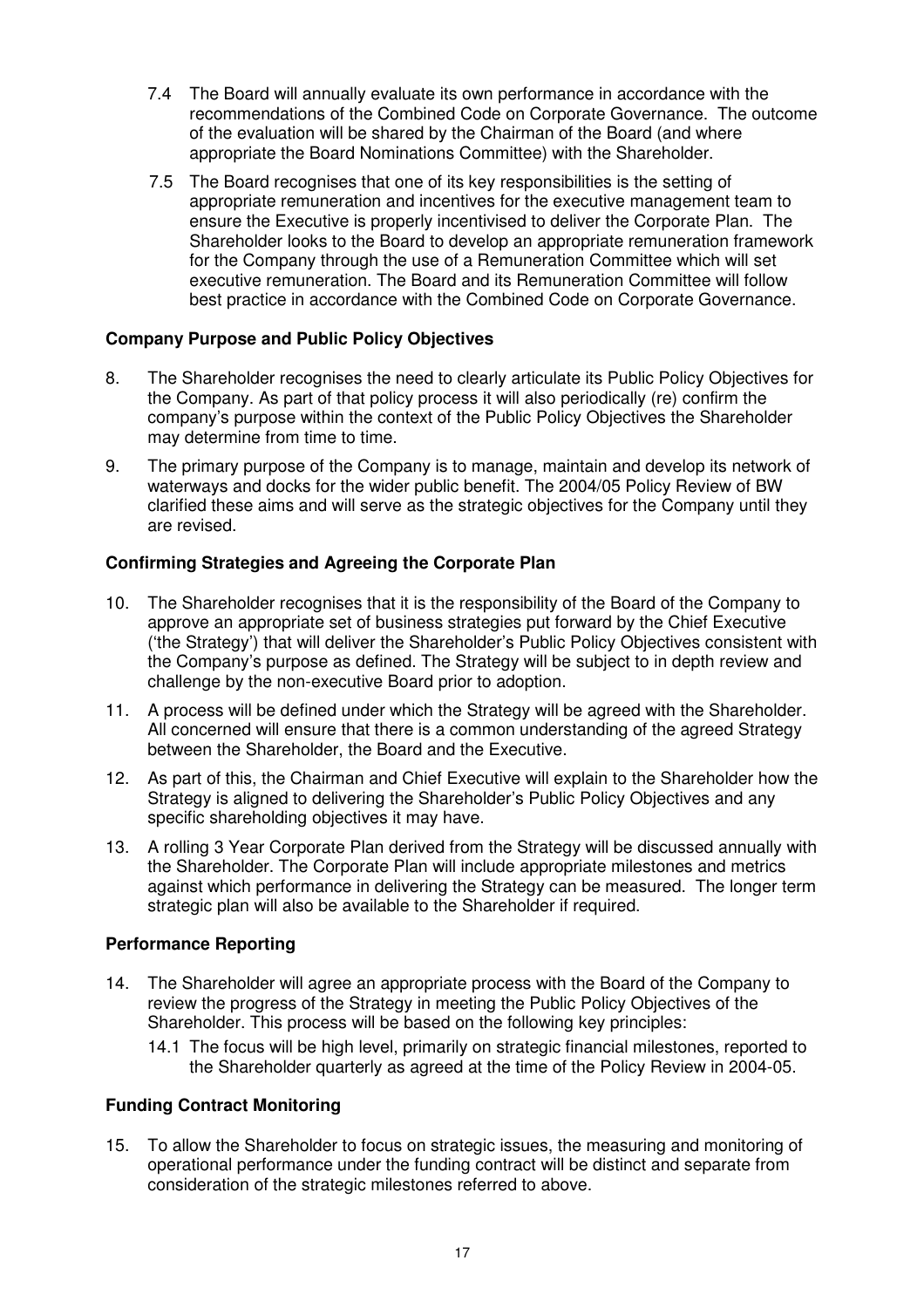16. The Contract will also provide for appropriate audit of contractual performance that will enable officials to confirm the propriety of public funds disbursed.

#### **Powers exercisable subject to Ministers Consent**

17. Section 28 Transport Act 1962 provides that where the Company is required by statute to obtain the consent of the Minister to any action, such consent may be given for any case or description of cases, or may be general, and may be given subject to conditions. As an appendix to this document there shall be a schedule of general ministerial consents and related financial authorities as determined from time to time by the Minister. The Company and the Shareholder agree to keep the schedule under review and to ensure that it appropriately reflects the principles set out in this document.

#### **Working Together**

- 18. The Company and the Shareholder agree that the interactions between them need to be underpinned by resolve on both sides to conduct business through trust based dialogue in a professional and efficient manner reflecting the following: Trust Based: open dialogue based on a shared commitment to meet the Public Policy Objectives that will provide the Company with the framework for success. Professional: competent people with the relevant experience to be able to engage in informed dialogue relevant to creating value for the Company and its Shareholder with mutual commitments to deliver on time and to specification. Efficient; both parties ensuring a joined up approach amongst their constituent parts with single statements of requirements that avoid duplication and unnecessary analysis
- 19. The Company and the Shareholder agree that there will be different elements to the relationship between Shareholder and the Company and the primary contact points will vary as a result. This will reflect the three separate but related roles of the Department:
	- as Shareholder.
	- as purchaser of services under the Contract; and
	- as government sponsor of the Company.
- 20. The primary contact points will normally be as follows:

Shareholder Meetings - Ministers and senior advisors from the Department or Shareholder Executive with the Company Chairman / Chief Executive and Finance **Director** 

Contract Meetings - More junior Departmental officials with members of the Company Executive / their management teams

Sponsorship Matters (PQ's etc) - As appropriate to the matter in hand

Both parties will arrange its representation so as to avoid duplication.

#### **Parliamentary and Other Accountabilities**

- 21. Notwithstanding the above governance principles and respective division of roles and responsibilities, the Shareholder and Company recognise the need to support and assist each other in their respective accountabilities; in particular to support:
	- the need of ministers to respond timely to Parliamentary and intra-governmental questions and requests for information;
	- the need for ministers and / or officials to respond timely to other public enquiries;
	- the need for the Company to respond timely to issues arising under its accountability mechanisms, including the British Waterways Advisory Forum; and
	- the need for ministers to review, modify or change from time to time the Public Policy Objectives.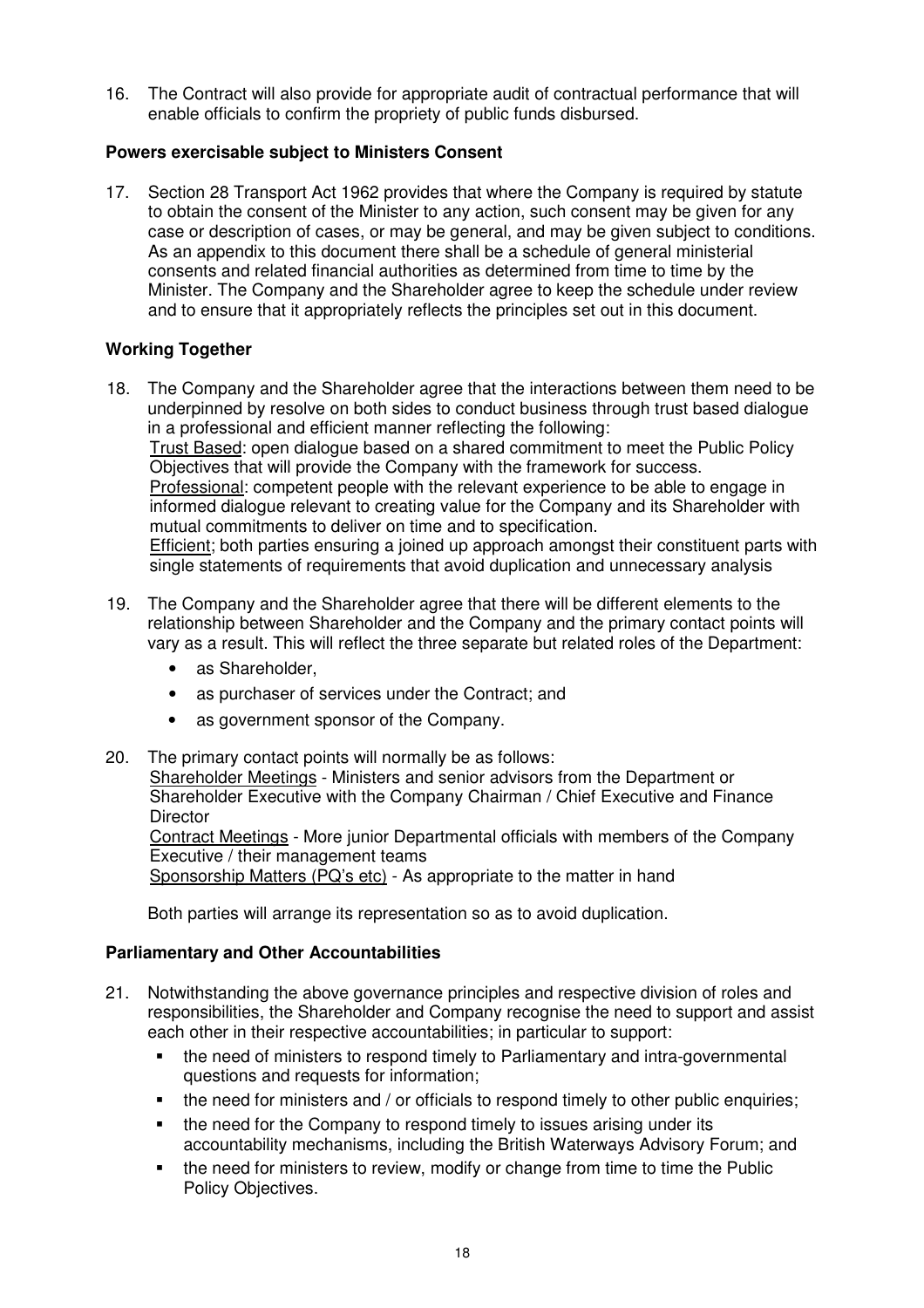### **Annex C**

### **TIMETABLE FOR SHAREHOLDER INTERACTION AND INFORMATION EXCHANGE**

- 1 The timetable below has been agreed for the sharing of information between BW and Defra. The timetable and its content may be varied in the light of experience. Where shareholder meetings are held in any month in which there is a Board meeting, the shareholder meeting shall follow the Board meeting. In general terms there are a number of issues which lend themselves to annual reporting, and feed into an annual cycle of discussions on planning (including future expenditure on assets) such as:
	- Long-term income profile, showing in particular any changes in assumptions on venture income, but also including other issues, such as fees and charges
	- Evolution of network asset 'health' to date and projected over the current Comprehensive Spending Review period, eg movement of the proportion of assets in each condition category
	- the deliverables by which Government's requirements for the canal network are to be delivered, ie network reports
	- Benchmarking reports (ad hoc or regular) on an agreed basis.

#### **Timetable**

| Third week of every<br>month | Application for grant in aid for following month (from FD/other authorised<br>person)                            |  |  |  |
|------------------------------|------------------------------------------------------------------------------------------------------------------|--|--|--|
|                              | Monthly flow of funds statement                                                                                  |  |  |  |
| <b>April</b>                 | Quarterly Business Performance report*                                                                           |  |  |  |
| (QSM months in<br>Bold)      | Quarterly shareholder meeting including P10 results and F10 full year<br>forecast,                               |  |  |  |
|                              | Final Business/Corporate Plan,                                                                                   |  |  |  |
|                              | Annual report on network 'health' and grant use                                                                  |  |  |  |
|                              | Annual return on de minimis disposals and those not subject to open market<br>competition (Annex E, paragraph 6) |  |  |  |
|                              | Annual report on customer satisfaction and visitor numbers                                                       |  |  |  |
| June                         | Final outturn figures for preceding financial year                                                               |  |  |  |
|                              | Draft Annual Report and Accounts (as approved by Board -paragraph 5.4)                                           |  |  |  |
|                              | Annual report on fraud and theft (paragraph 6.5)                                                                 |  |  |  |
|                              | Report on contingent liabilities (paragraph 4.10)                                                                |  |  |  |
| July                         | Annual report on compensation payments and losses (paragraph 6.4 and<br>Annex D)                                 |  |  |  |
|                              | Publication copy of Annual Report and Accounts (paragraph 5.4)                                                   |  |  |  |
|                              | List of all projects over £500,000 let between January and June (Annex F,<br>paragraph 11)                       |  |  |  |
|                              | Quarterly Business Performance report*                                                                           |  |  |  |
|                              | Quarterly Shareholder Meeting including P3/F3 results                                                            |  |  |  |
|                              | Annual in-depth property review <sup>12</sup>                                                                    |  |  |  |
|                              | Quarterly financial statement                                                                                    |  |  |  |
| 31 August                    | Annual report and accounts of the BW pension fund and BWPF Trustees Ltd.<br>(paragraph 6.3)                      |  |  |  |

<sup>&</sup>lt;sup>12</sup> This in addition to the regular property reporting piece in the Quarterly Pack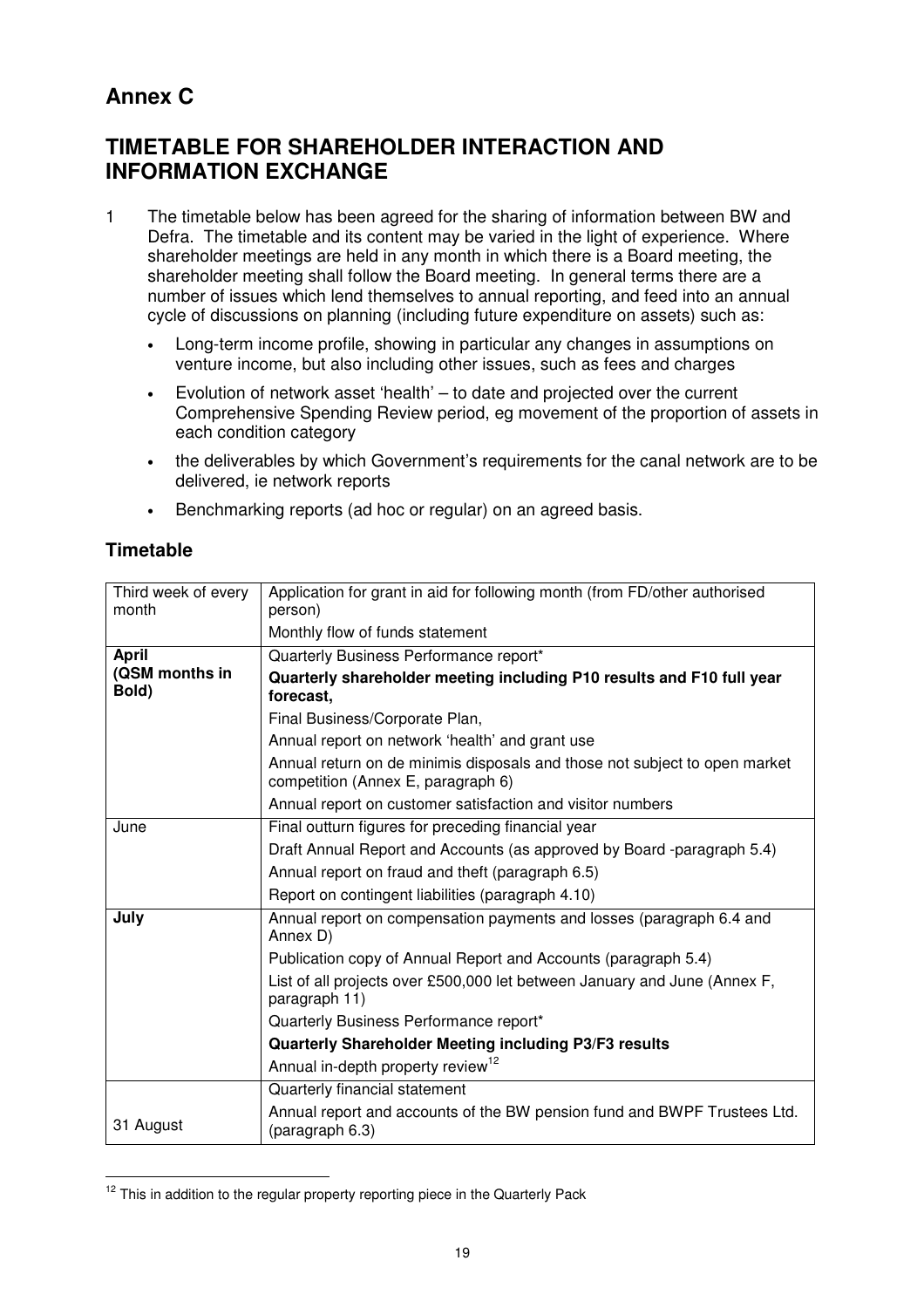| <b>November</b>         | Quarterly Business Performance report*                                                                                                                                |  |  |
|-------------------------|-----------------------------------------------------------------------------------------------------------------------------------------------------------------------|--|--|
|                         | BW submit Directors' priorities for next 3 year BW Business Plan/Corporate<br>Plan and target figures for the next 3 years showing how plan to live within<br>target. |  |  |
|                         | Quarterly Shareholder Meeting including Annual discussion on Long<br>Term Strategy, P6 (half-year) results and F6 full year forecast                                  |  |  |
| January                 | Quarterly Business Performance report*                                                                                                                                |  |  |
|                         | Quarterly shareholder meeting including Business Plan progress and<br>issues, P9 results and F9full year forecast,                                                    |  |  |
|                         | Annual Venture Business Plans report,                                                                                                                                 |  |  |
|                         | Priorities for Business Plan/ Corporate Plan inclusive of high level figures<br>before finalised.                                                                     |  |  |
|                         | List of all projects over £500,000 let between July and December (Annex E,<br>paragraph 11)                                                                           |  |  |
| 2nd week in<br>February | Application for Treasury guarantee of temporary borrowing (paragraph 4.14)                                                                                            |  |  |
| March                   | Business/Corporate Plan as approved by the Board.                                                                                                                     |  |  |

Next triennial return on Insurance (paragraph 6.2) due in 2007 Next triennial valuation of BW's Pension Fund (paragraph 6.3) due in 2007

#### **\*See Annex D re the content of the Quarterly Business Performance Report**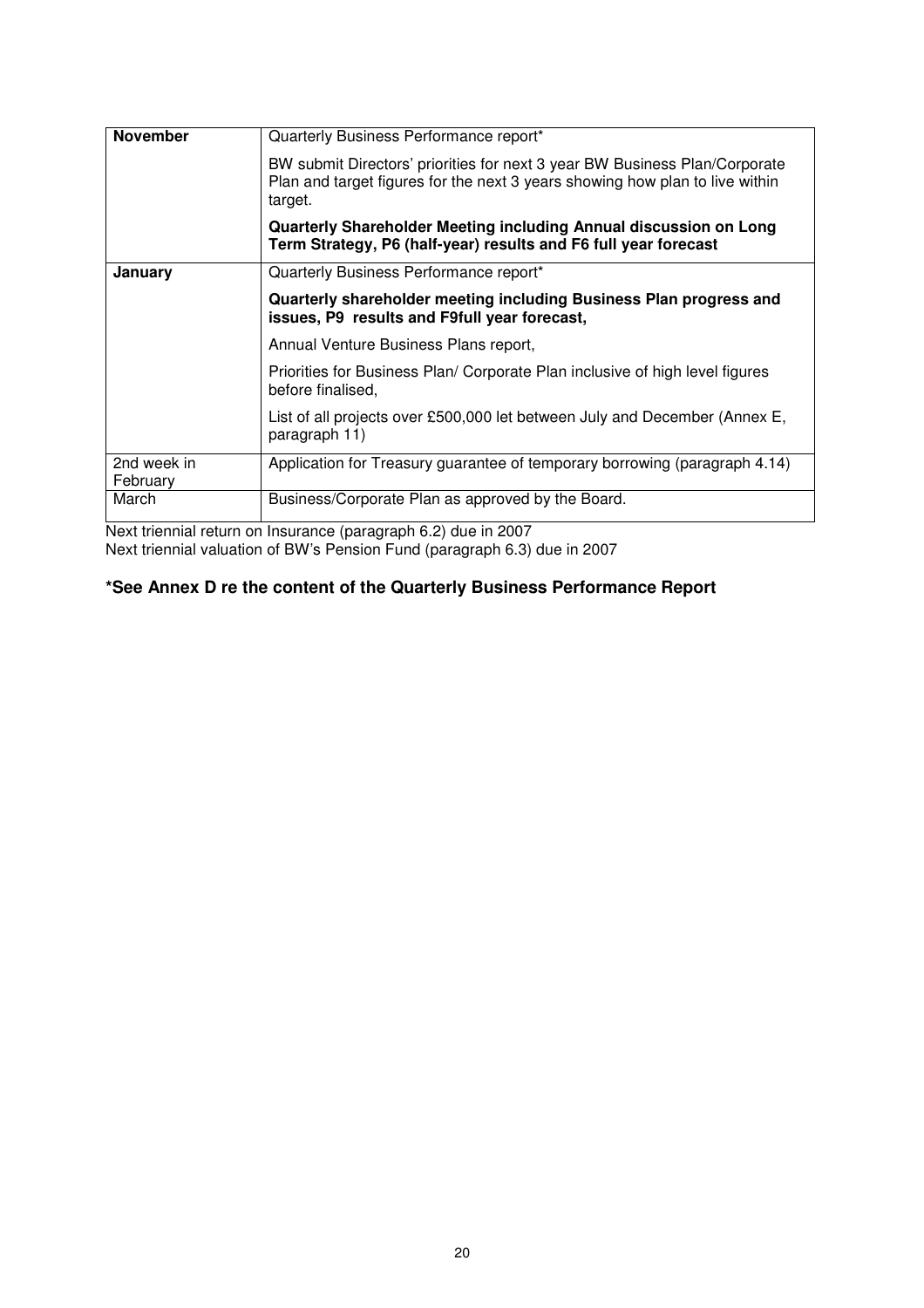### **Annex D**

### **QUARTERLY BUSINESS PERFORMANCE REPORT**

1 The performance report to Defra should reflect that to the BW Board whilst recognising that there may be differences in the level of detail and overall emphasis/balance of the content. The key areas to be covered are as follows:

| Financial                                                                | CBIT for individual business areas*; cash flow, balance sheet<br>performance data*                                                                                                                             |  |  |
|--------------------------------------------------------------------------|----------------------------------------------------------------------------------------------------------------------------------------------------------------------------------------------------------------|--|--|
| <b>Commercial Property</b>                                               | Portfolio return by investment/ventures * appropriately<br>segmented, including capital, income and returns, transfers in<br>and out of the portfolios, and cost of capital against appropriate<br>benchmarks. |  |  |
| Leisure                                                                  | BW income/(costs)*                                                                                                                                                                                             |  |  |
| <b>Joint Ventures</b>                                                    | BW income/(costs)*                                                                                                                                                                                             |  |  |
| Defra authorised Projects                                                | Costs/income (net/gross/forecast/outturn); borrowing/gearing;<br>IRR (including any adjustments); milestones.                                                                                                  |  |  |
| Core Waterways costs                                                     | Operating breakdown; regional breakdown; efficiency measure<br>(with effect from October 2007)                                                                                                                 |  |  |
| Restoration                                                              | Income/Contribution; commentary                                                                                                                                                                                |  |  |
| Costs                                                                    | Central overheads; regional costs (ytd; full year)                                                                                                                                                             |  |  |
| People                                                                   | Headcount (current, previous data, years 2 and 3 of plan)                                                                                                                                                      |  |  |
| <b>Risk</b>                                                              | a copy of the dartboard and risk register which goes to the<br>Board; including any report on portfolio risk                                                                                                   |  |  |
| Customers/Stakeholders                                                   | Measure(s) of stakeholder satisfaction, based on customer<br>survey                                                                                                                                            |  |  |
| Assets                                                                   | Asset Condition; consequence of failure; unscheduled closure                                                                                                                                                   |  |  |
| <b>Waterways Standards</b>                                               | % of minimum acceptable standards met by region and functions                                                                                                                                                  |  |  |
| <b>Sustainability Reporting</b>                                          | To be developed (available from autumn 07).                                                                                                                                                                    |  |  |
| Value and movement<br>towards or away from<br>financial self-sufficiency | For example, the net value of BW's projected income and<br>expenditure streams and arrears valuation.                                                                                                          |  |  |

\*(ytd; full year; previous year; years 2 and 3 of plan)

2 BW will advise Defra of the dates when this information will be available so as Shareholder Meetings can be scheduled around two weeks later.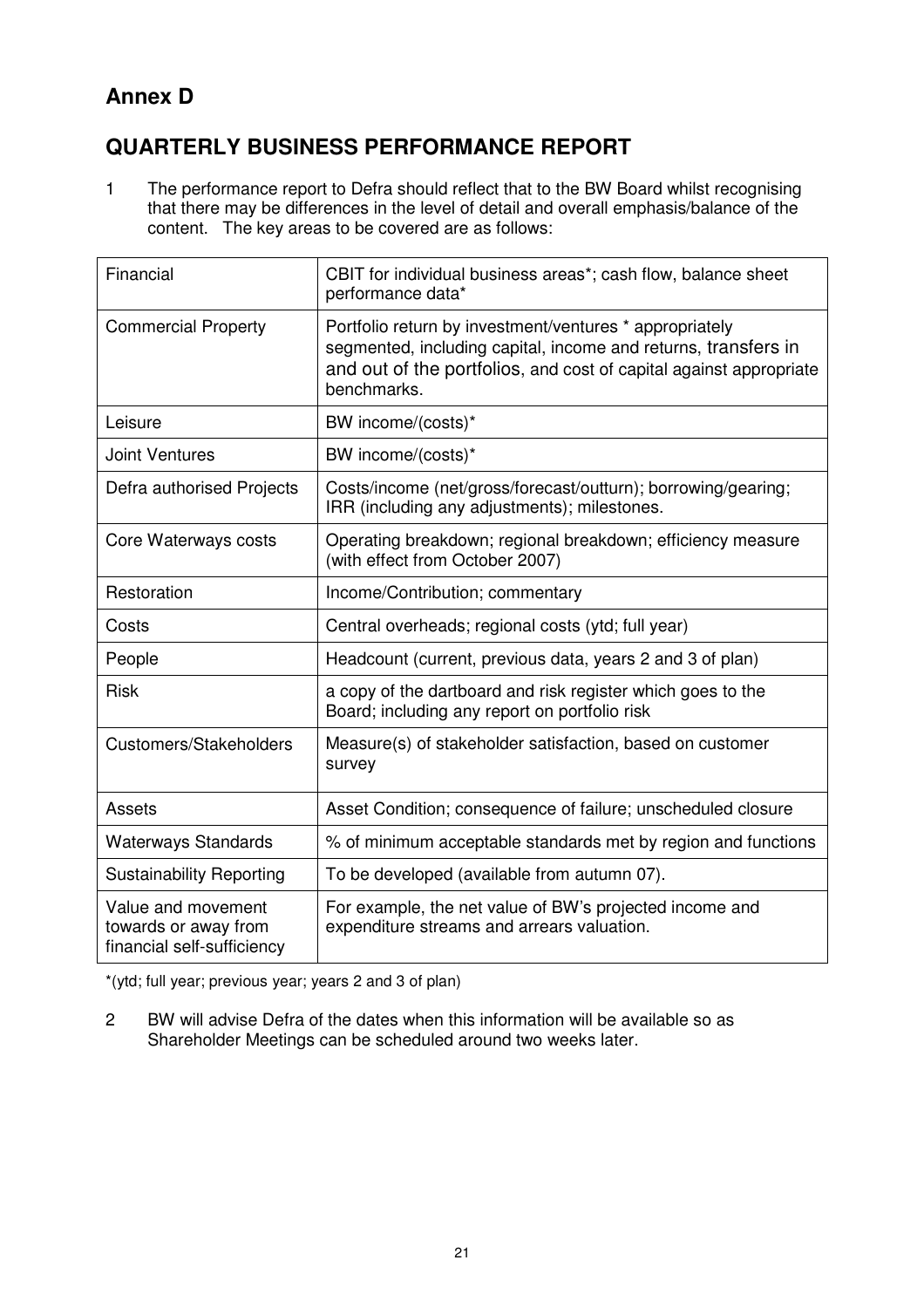### **Annex E**

### **Consents and Guidance concerning property transactions and commercial activities**

#### **Overview**

- 1. In managing its properties BW has the following broad options:
	- a retention (alone or in joint venture) of properties for investment purposes
	- b outright freehold or long leasehold sale
	- c development through profitable joint ventures or other collaborations
	- d acquisition and improvement of land under BW's powers in the 1962 and 1968 Transport Acts
	- e acquisition and disposal of operational properties in accordance with business needs taking into account the requirements of efficiency and economy.
- 2. In accordance with its duty to act as if it "were a company engaged in a commercial enterprise", BW shall exercise such options with a view to obtaining the best overall return in the context of an acceptable level of risk and the Investment Strategy agreed with Defra.

#### **Investment properties**

3. BW should establish criteria for deciding whether or not to retain properties for investment purposes. These criteria should include BW values, prospects for future development, minimum net return and operational links. They should be regularly reviewed.

#### **Disposal**

- 4. Prior Departmental agreement should be sought where:
	- a disposal is not subject to open market competition and, except in the case of *deminimis* disposals outlined at paragraph 5 below, a certificate from an independent valuer that disposal is at market value has not been obtained, or
	- b there are features of the disposal that do not or may not comply with the requirements of regularity and propriety and good financial management, including related party transactions.

#### *De-minimis* **disposals**

- 5. BW may dispose of low value properties in the absence of an independent valuer's certificate, without reference to the Department, where the value of the property determined using the arrangements set out below does not exceed £200,000. In such cases BW shall:
	- a before negotiations start obtain from a qualified surveyor or valuer who is not involved in the disposal an assessment of the open market value of the property and, where appropriate, an assessment the price likely to be paid by a special purchaser (if the book value was established by an independent valuation carried out within the preceding twelve months; there is no reason to assume a sale to a special purchaser, and if there have been no material changes in the factors affecting the value, the assessment may be limited to a confirmation of the book value); and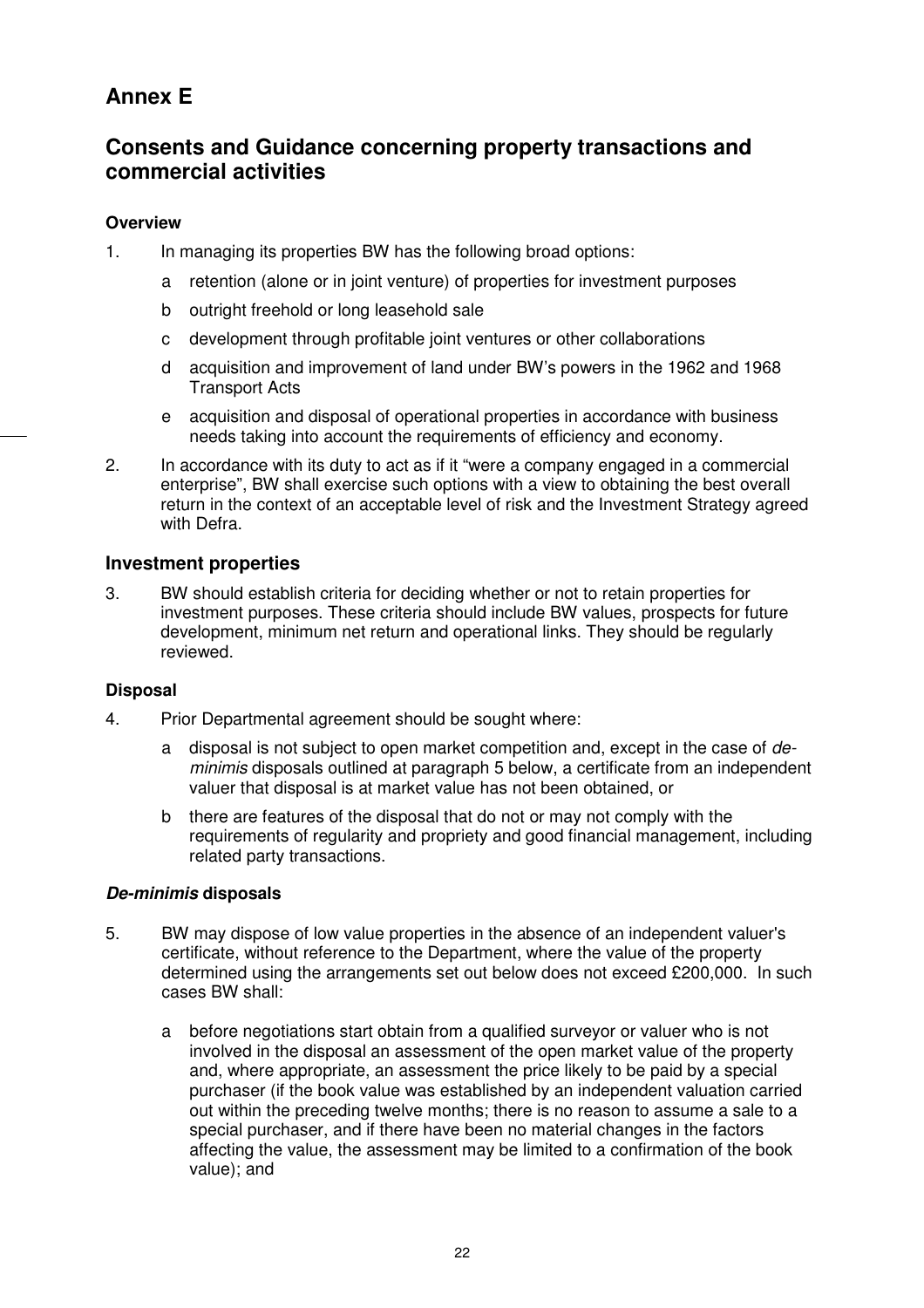b before the transaction is completed, obtain a certificate from a qualified surveyor or valuer (who may be employed in-house) to the effect that the final price is the best price reasonably achievable.

This certificate should normally be given by the valuer who made the original valuation assessment. Where this is not possible, the surveyor valuer giving the certificate should not have been involved in the disposal. When appropriate the report should give the reasons why a lower figure is now considered reasonable.

6 BW will report at the end of the financial year on the number of de-minimis disposals by region, giving the total value of such disposals and the percentage relationship to all disposals by number and value. The return will also include the figure for the largest *de minimis* sale in each region.

#### **Land acquisition and improvement**

- 7. In accordance with Annex F, general consent for expenditure in the development of land under its statutory powers<sup>13</sup> is hereby given to BW where the value of the land to be acquired, or the value of BW investment for development, does not exceed £6 m (or for the purchase of property only £10 million). This delegated level of authority may be reviewed from time to time.
- 8. Specific consent shall be required for any expenditure described in paragraph 7 where:
	- a the value of the land to be acquired, or the value of BW investment for development, exceeds £6m (or for the purchase of property only, ie not incurring development expenditure £10 million), or
	- b open market competition is not intended, or
	- c there are novel, contentious or repercussive features.
- 9. The consent of the Treasury, in addition to that of the Department, shall be required where the value of the land to be acquired, or the value of BW investment for development, exceeds £10m (or for the purchase of property only £15 million).
- 10. BW should consult the Department at the earliest stage in the case of development proposals requiring the Department's consent. Guidelines for the submission of proposals for consent are contained in Annex H.
- 11. At the beginning of January and July each Year BW shall submit to the Department a list of all development projects (land acquisition and/or improvement) involving expenditure above £500,000 (inclusive of fees) authorised within the previous six months.

#### **Acquisition of securities**

- 12. BW requires the approval of the Department for the subscription to or acquisition of any securities of a corporate body, except where:
	- a subscription or acquisition is in connection with a joint venture arrangement for the purposes of trading or estate management related to BW's business
	- b the value of any securities to be subscribed for or acquired does not exceed £250,000 for each corporate body
	- c BW's interest in each corporate body does not exceed 49%

<sup>13</sup> Section 11 TA62 as enlarged and supplemented by section 49 TA68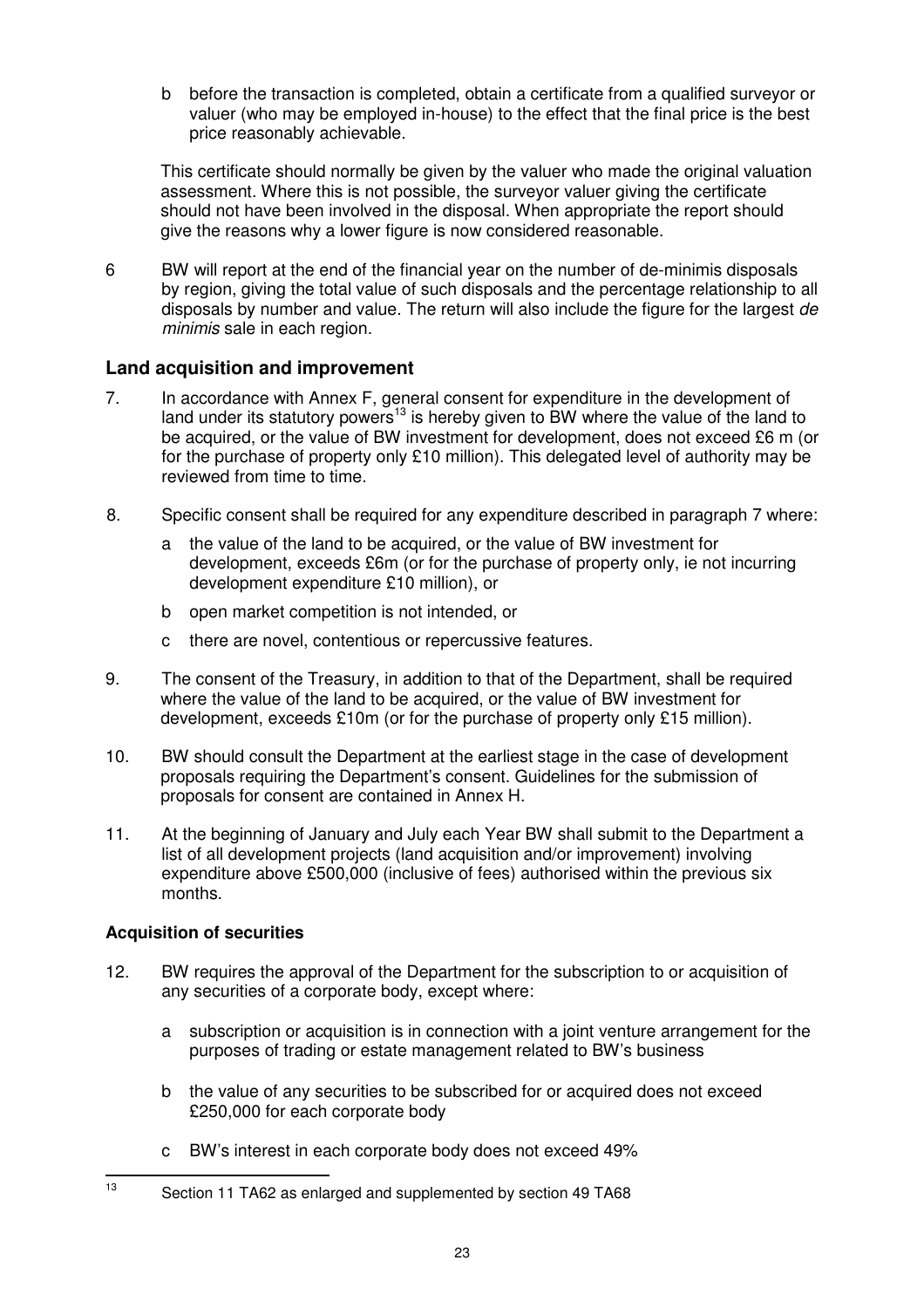- d the risks and liabilities arising from cost sharing agreements etc and the degree of BW's control over the corporate body's activities are in proportion to BW's interest in the corporate body, and
- e BW acquires no contingent liabilities.
- 13. BW should consult the Department at the earliest stage in the case of proposals to subscribe for or acquire securities in a corporate body which exceed the financial limits set in paragraph 12 or otherwise have novel or contentious features because they do not or may not comply with the requirements of regularity and propriety and good financial management. BW should similarly consult the Department about any proposal to acquire an interest in an unincorporated body which exceeds the financial limits applicable to corporate bodies or otherwise has novel or contentious features because the proposed acquisition does not or may not comply with the requirements of regularity and propriety and good financial management.

#### **Single issue tenders**

14. BW shall not procure any goods or services through single issue tenders otherwise than in accordance with low value exceptions permitted under the EU Procurement Regulations. Records shall be kept of all cases where contracts are let by single tender action or otherwise departed from normal tendering arrangements and shall be made available to the Department on request.

#### **Gifts, Awards and Prizes**

- 16. The making of gifts, awards and prizes should be directly related to the achievement of BW's objectives. In the context of BW's commercial activities, prizes may be offered to retail customers of BW (other than employees of BW or their close associates) in connection with normal marketing practices.
- 17. In other circumstances BW's Chief Executive may authorise the giving of gifts of a value of not more than £300 to any persons (other than employees of BW or their close associates) where in the interests of BW and not for any improper purpose.
- 18. BW's Chief Executive may authorise the giving of gifts or awards to employees of BW in connection with generally acceptable employment practices (including, but not limited to, recognition of long service, incentivisation, promotion of good practice and improvement of skills and knowledge).
- 19. BW shall keep a record of all gifts, awards and prizes. It should include a brief description of the item, the cost, the name of the recipient and the reason for making the gift, award or prize. The record should be made available to the Department on request.
- 20. Gifts do not include the issue of free or complimentary copies of publications, leaflets, calendars or other such promotional material produced and distributed in large numbers. If BW is in any doubt about whether a particular item of expenditure counts as publicity or as a gift, Defra should be consulted.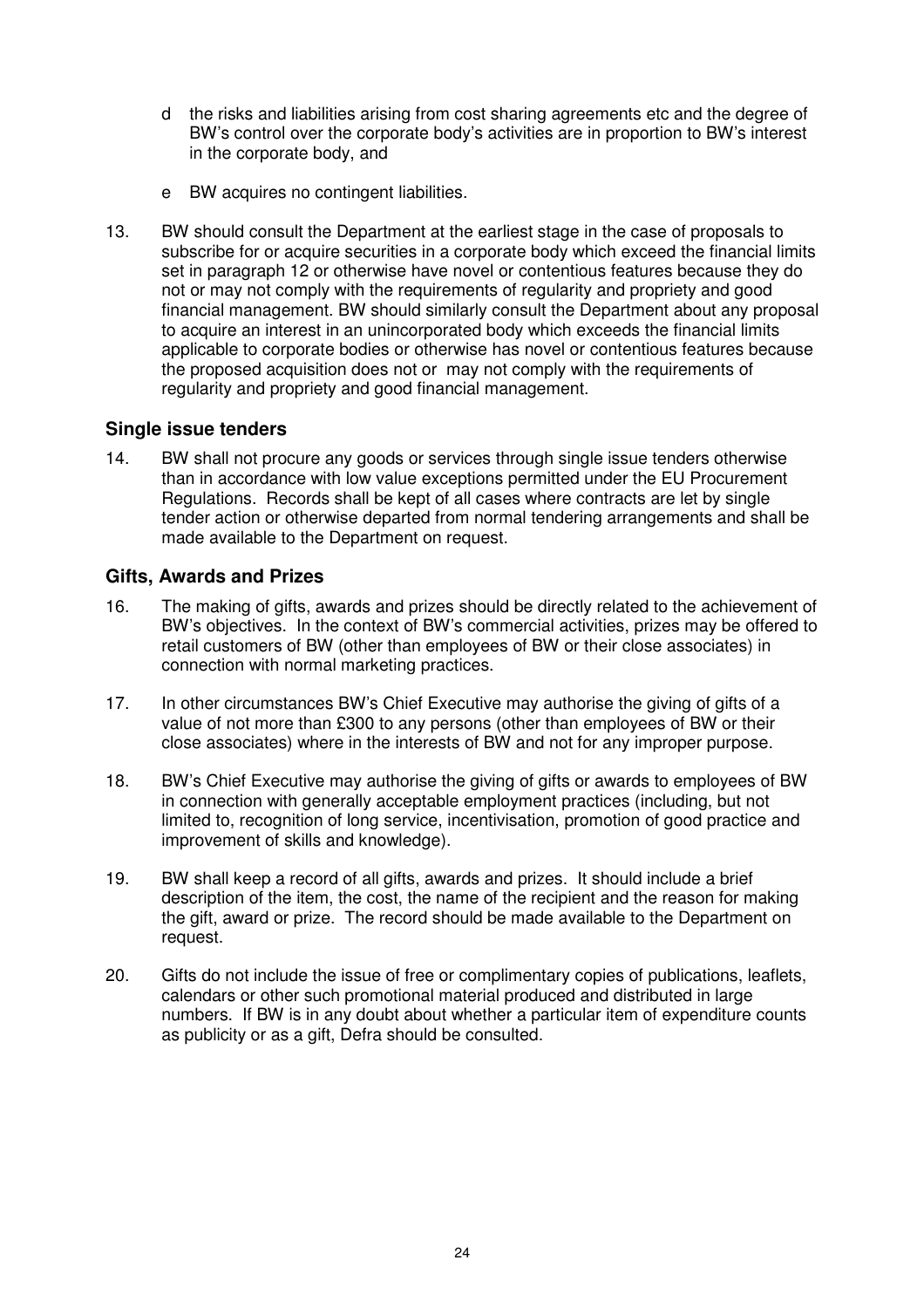### **Annex F**

### **Summary of approval levels**

The following table summarises the thresholds at which types of expenditure can be approved by BW unless the proposal is novel, contentious or repercussive:

| Category                                                                 | <b>Threshold</b> |
|--------------------------------------------------------------------------|------------------|
|                                                                          |                  |
| Operational and non-operational projects $12$ except for the purchase of | £6m (Defra)      |
| property only projects and joint ventures.                               | $£10m$ (HMT)     |
|                                                                          |                  |
| Purchase of property only                                                | £10 m (Defra)    |
|                                                                          | £15 m ( $HMT$ )  |
|                                                                          |                  |
| <b>Joint Ventures</b>                                                    | £0               |
|                                                                          |                  |
| Single tender <sup>1</sup>                                               | As per EU        |
|                                                                          | regulations      |
| Disposal of properties provided conditions of Annex E.5 met              | £200k            |
|                                                                          |                  |
| Subscription to or acquisition of securities in corporate/unincorporated | £250k            |
| bodies subject to Annex E                                                |                  |
| Compensation payments and write offs unless novel, contentious or        | £2m (Defra)      |
| repercussive                                                             | £5m (HMT)        |
| <b>Contingent Liabilities</b>                                            | £250K            |

**Notes** 

- 1. The approval is for the acquisition or improvement of assets where the process is subject to open competition. Where there is no market competition the proposal must be referred to the Department for approval.
- 2. Where the project is subject to variation of more than 20% or the total value of the project goes over one of the approval limits it should be re-appraised and re-submitted if necessary. (See Annex I).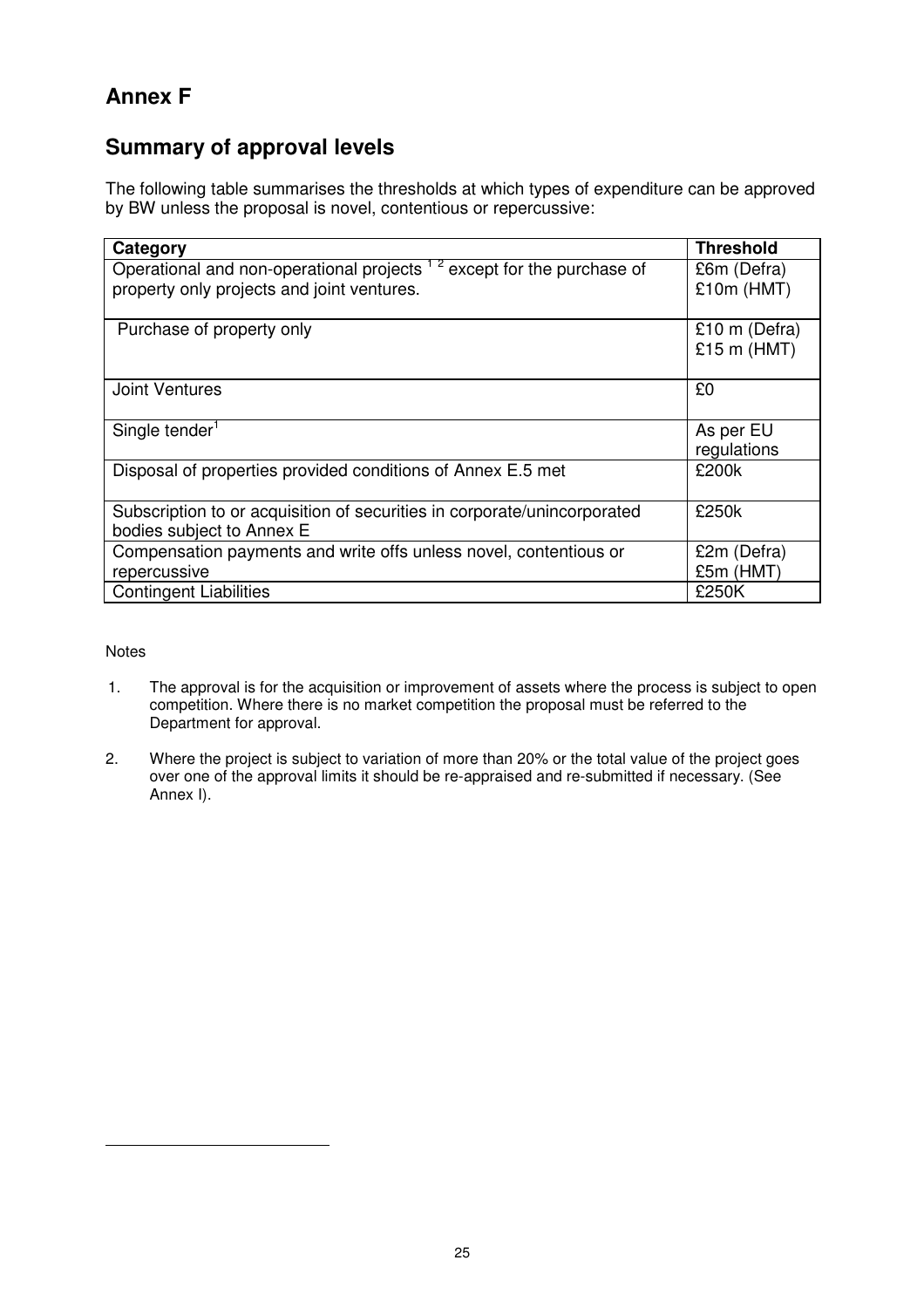### **Annex G**

### **OPERATIONAL PROJECT EXPENDITURE**

#### **Scope**

1. This annex concerns substantial outlay (other than under section 11 TA62) that may not be carried out by BW unless it acts along lines settled with Defra in accordance with section 27(2) TA62. A project for the purposes of this Annex is a commitment to a discrete item of expenditure or to a set of expenditures related in such a way that the benefits of any one of them cannot be fully realised independently of the others. A project may not be artificially divided in order to circumvent the requirement to obtain Departmental approval.

#### **Costs**

2. The cost of a project is the total expenditure to which it would commit BW. Consultancies or reports from consultants which are directly and solely required as part of a project shall be included in the project cost. The estimated project cost shall be taken to include the value of any land with planning consent for the scheme which BW proposes to make available.

#### **Contracts**

3. Contracts shall normally be let by competitive tendering - see guidance at FM paragraph 4.10 and Annex E.

#### **Project appraisal**

4. In appraising projects, Defra looks to the BW Board to observe its duties of efficiency, economy and effectiveness in ensuring that projects receive the appropriate level of scrutiny, bearing in mind associated risks and any potential safeguards and guarantees. For information, the BW internal project assessment process is set out in Annex H.

#### **Referral to the Department and Treasury**

- 5. Before entering into any commitment, for projects estimated to cost more than £6m (or in the case of property only £10 m) BW shall submit an appraisal of the project to Defra - guidance on the process is at Annex I. Proposed projects estimated to cost more than £10 m (or in the case of property only £15 m) will in addition require Treasury approval.
- 6. Projects which are part financed by third party funding, (eg Lottery, RDA, Local Government or EU funds) will not need Departmental or Treasury approval unless BW's input of resources exceeds the £6m or £10m thresholds above.
- 7. Projects should be kept under regular review and specifically reviewed prior to key decision points, such as binding contracts, purchases of land to implement schemes and closing off major options, including put options.
- 8. If a project appears about to exceed its estimated costs when originally approved by 20% or more, it shall be reappraised and resubmitted to the Department or Treasury, as appropriate, if the Department or Treasury approved it originally; and shall be reappraised and referred to the Department or Treasury if the increase brings the costs above the thresholds in paragraph 5 above.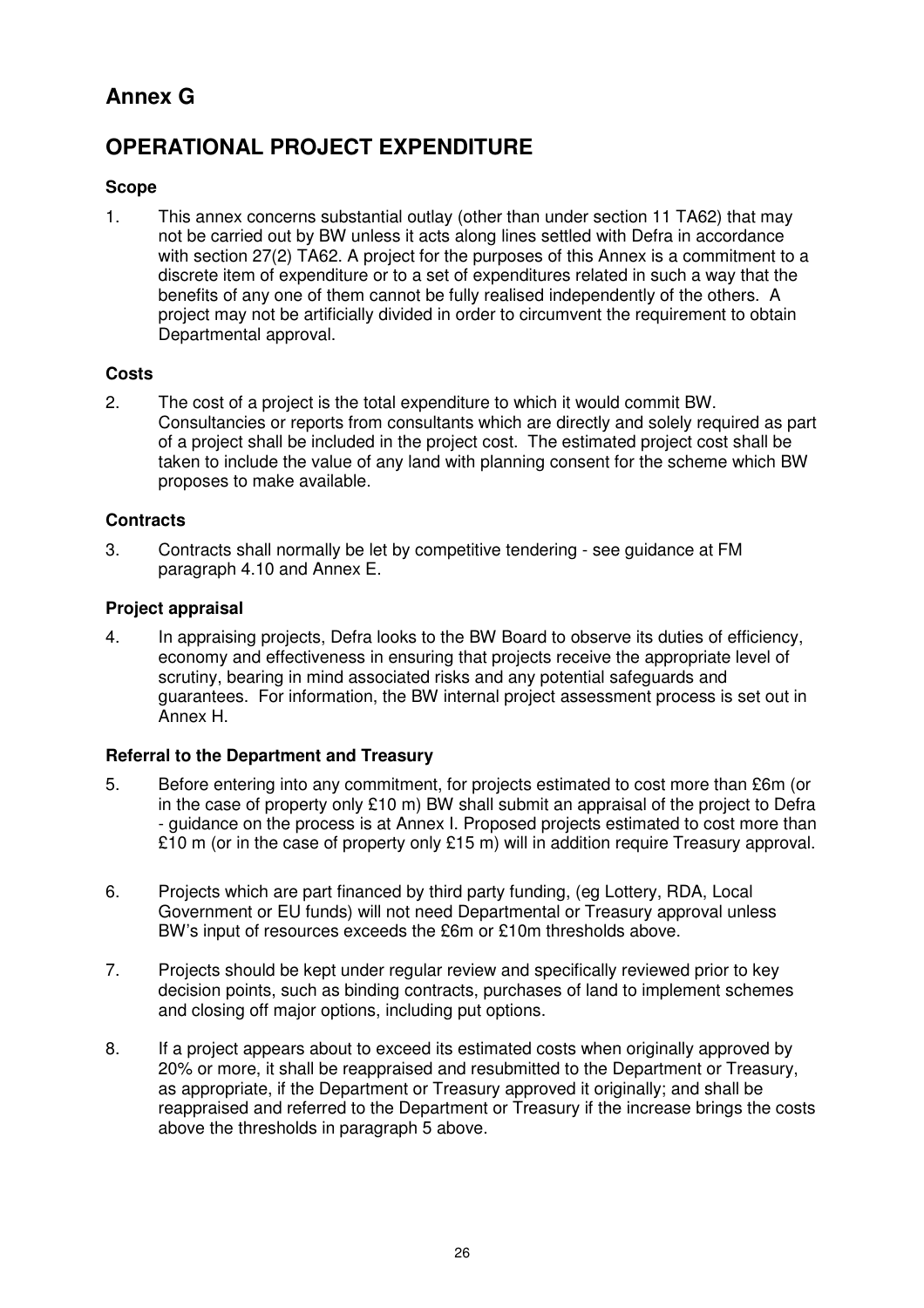#### **Research**

9. BW should consult the Department about any significant changes in the direction of the research programme<sup>14</sup>.

#### **Compliance monitoring**

10. At the beginning of January and July each year BW shall submit to the Department a list of all projects involving expenditure above £500,000 (inclusive of fees) let within the previous six months. The list should indicate which, if any, of the projects was let by single tender action or where the lowest tender was not accepted. Defra will look to the relevant BW Board Committees (property and audit) for assurance that appropriate procedures are followed.

#### **Post project evaluation**

11. BW should take stock of all projects on completion to ensure that systematic weaknesses can be corrected and best practice techniques disseminated at all levels of BW. It should report to the Department on any project for which the Department saw a full appraisal. Post project analysis should be carried out on projects where outturn is 25% greater or less than estimated expenditure, or for which the final value in rental or capital terms is 25% less than estimated.

#### **Approval levels**

12. Subject to the above rules and Annex F, and assuming proposed expenditure is consistent with resources available or likely to be available to BW, BW shall be free to approve projects without reference to the Department.

<sup>&</sup>lt;sup>14</sup> Section 46, Transport Act 1968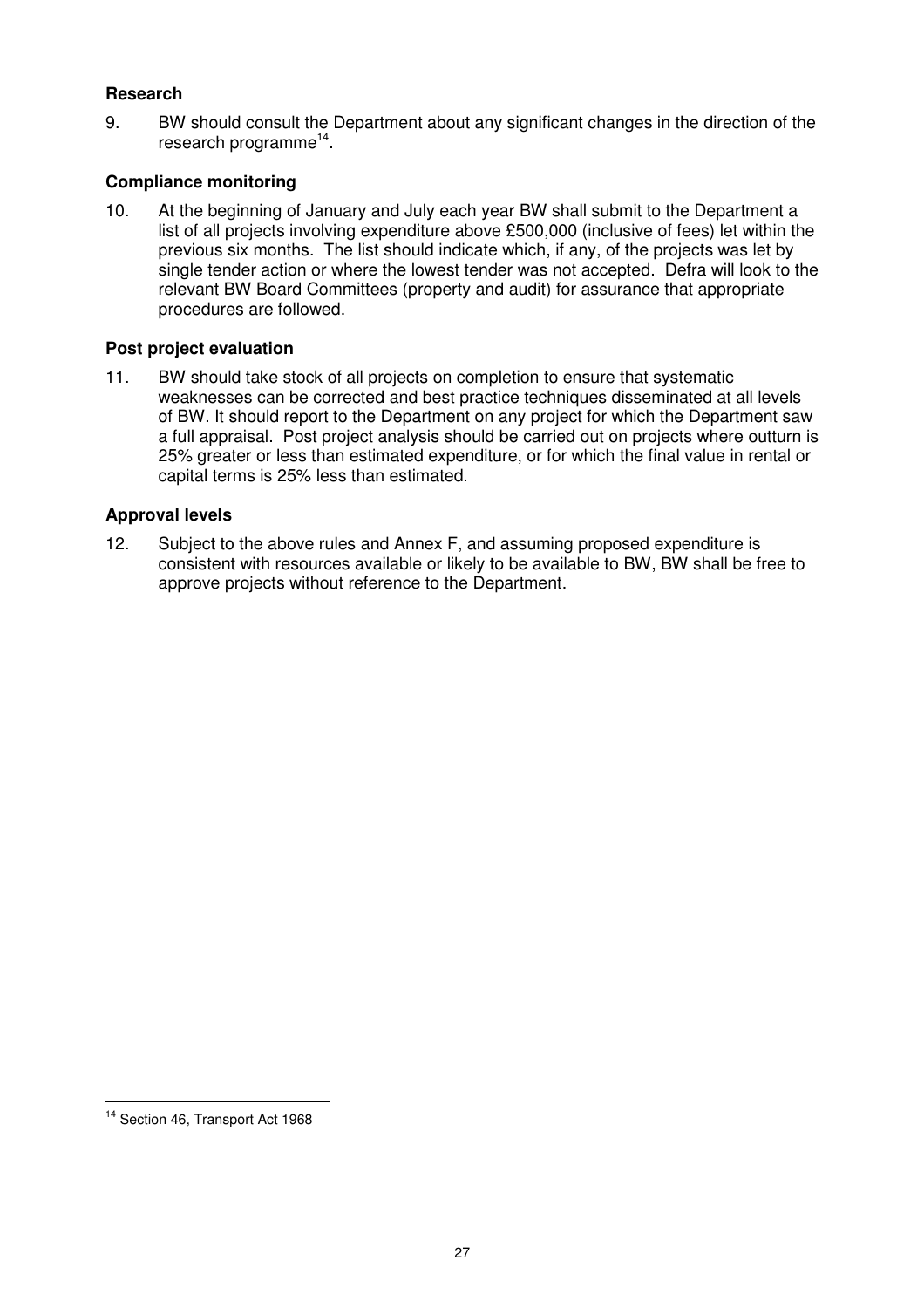### **Annex H**

### **Appraisal of British Waterways Projects**

As outlined above, HM Government is responsible for approving BW projects that are either (i) above the Levels of Authority (see Appendix F) or are 'novel, contentious or repercussive'.

Defra is responsible for approval of British Waterways projects in England and Wales and the Scottish Executive is responsible for approval of projects in Scotland. Other parties in Government (eg Shareholder Executive, DCLG and HM Treasury in certain cases) will also have a role to play.

Government approval is the final stage in the process and Government would expect projects to have undergone rigorous internal scrutiny and received Board approval<sup>15</sup>prior to formal submission, as set out in Annex I.

Dependent on the scale and complexity of the project Government may require early warning that approval will be required in order to ensure the process is smooth.

#### **Principles**

There will be a single process for operational and non-operational projects within Defra's responsibility. This process will also apply to any projects of mutual interest to Defra and the Scottish Executive, with Scottish Executive officials involved throughout.

- 1) In all cases both parties (BW and Government) will seek to ensure transparency and timeliness in its dealings. However the onus is on BW (subject to market time constraints and disciplines) to give Government sufficiently early warning of the transaction so that Government and its advisers have enough time to appraise it properly. This will normally be provided once the Commercial Director Approval Stage (as set out in Annex I) has been reached.
- 2) Government's assessment of a project needs to ensure that:
	- a There is a business case demonstrating strategic fit and financial justification, showing a positive return in line with the investment strategy agreed with Government
	- b The project represents value for money
	- c The project is consistent with Government aims for BW
	- d Risks have been identified and are sufficiently managed, and
	- e All practicable options have been appraised.
- 3) British Waterways will ensure that projects comply with any other necessary requirements (eg State Aid compliance, ONS clearance, the Green Book, 'Red Book' valuation etc). Copies of documents or written assurances need to be given before approval.
- 4) Government should have access to BW's advisers when necessary.
- 5) The information that BW submits to Government should demonstrate that each of these areas has been met.

#### **Process**

BW and Defra shall agree the process whereby BW projects shall be approved. Key to ensuring that the approval process is smooth and effective will be giving Government enough

<sup>&</sup>lt;sup>15</sup> In exceptional cases this may be subject to final approval of specific documentation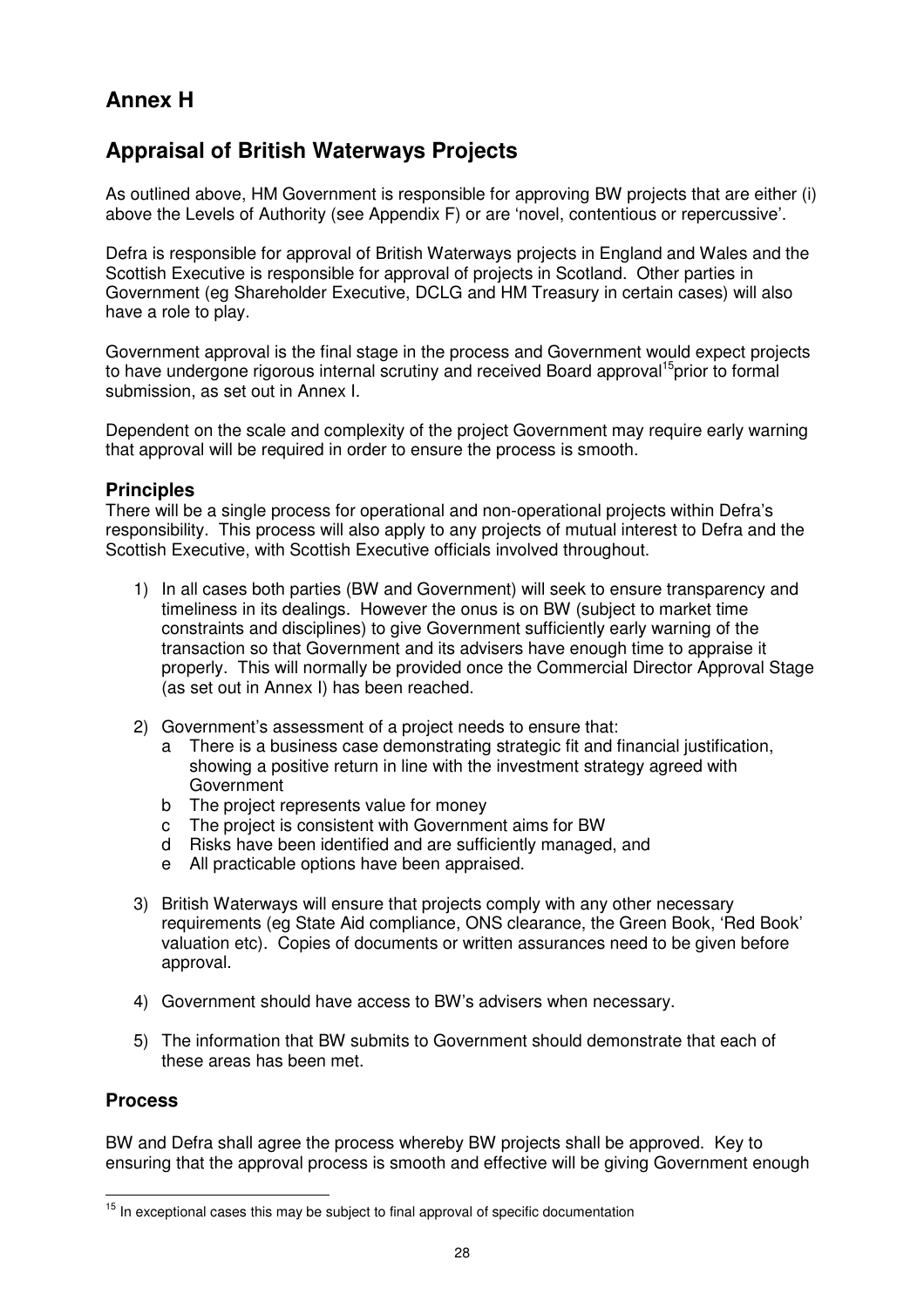time to respond to BW proposals. It is important that the information given to Government is clear, covers the right issues and meets the criteria set out above. Government will then seek to ensure that the principles outlined above are observed while respecting the autonomy and commercial independence of BW management. Taking these factors into account, the key steps in the approval process might include, for example:

- 1 BW gives Government early warning that a transaction is impending, giving an outline description of the project (size, rationale etc) and an indication of when approval will be required. This should be accompanied by a short paper outlining the proposal and attendant issues, bearing in mind the more detail given at this stage can help accelerate the overall process.
- 2 An initial meeting between British Waterways, UK Government and Scottish Executive (depending on the nature of the project) will discuss the issues and relate any views and concerns to BW. Following the meeting, Government will outline any preliminary concerns in writing to British Waterways including the scale and scope of work required for the formal proposal.
- 3 BW continues to work up proposal to be submitted to Government. In concurrence, additional meetings between BW, their advisers and Government parties may be necessary – depending on the size, complexity and risks associated with the project.
- 4 No less than one month prior to the approval deadline, BW should submit its draft paper to Government demonstrating the robustness of the proposal (consistent with principles set out above) and also covering points raised by Government. This will need to bear in mind the 12 days outlined below as the time required to approve any final submission. Where necessary Government can call for additional information.
- 5 Government will review BW's paper. BW and Government meet to discuss final outstanding issues if necessary. BW will prepare the final proposal.
- 6 Final submission of project proposal. Government requires a minimum of 12 working days for consideration of applications and, where Ministerial consent is required, this could be longer although in all cases Government will expedite approval. Projects requiring approval should be submitted in hard copy in their final form. Electronic versions will exceptionally be accepted for less complicated projects where deadlines are very tight. Copies should be sent, where relevant, to the necessary individuals at Defra, the Scottish Executive, DCLG, The Shareholder Executive and HM Treasury.<sup>16</sup>
- 7 Government will then come to a decision on whether or not to formally approve (with or without conditions) the proposals. The outcome of this will be communicated to BW.

<sup>16</sup> Note: Depending on the nature and size of the project, steps 3-6 may be highly iterative and involve a number of discussions between Government and BW as well as development of BW's written proposal to Government. Alternatively, there may be no further meetings required after step 2.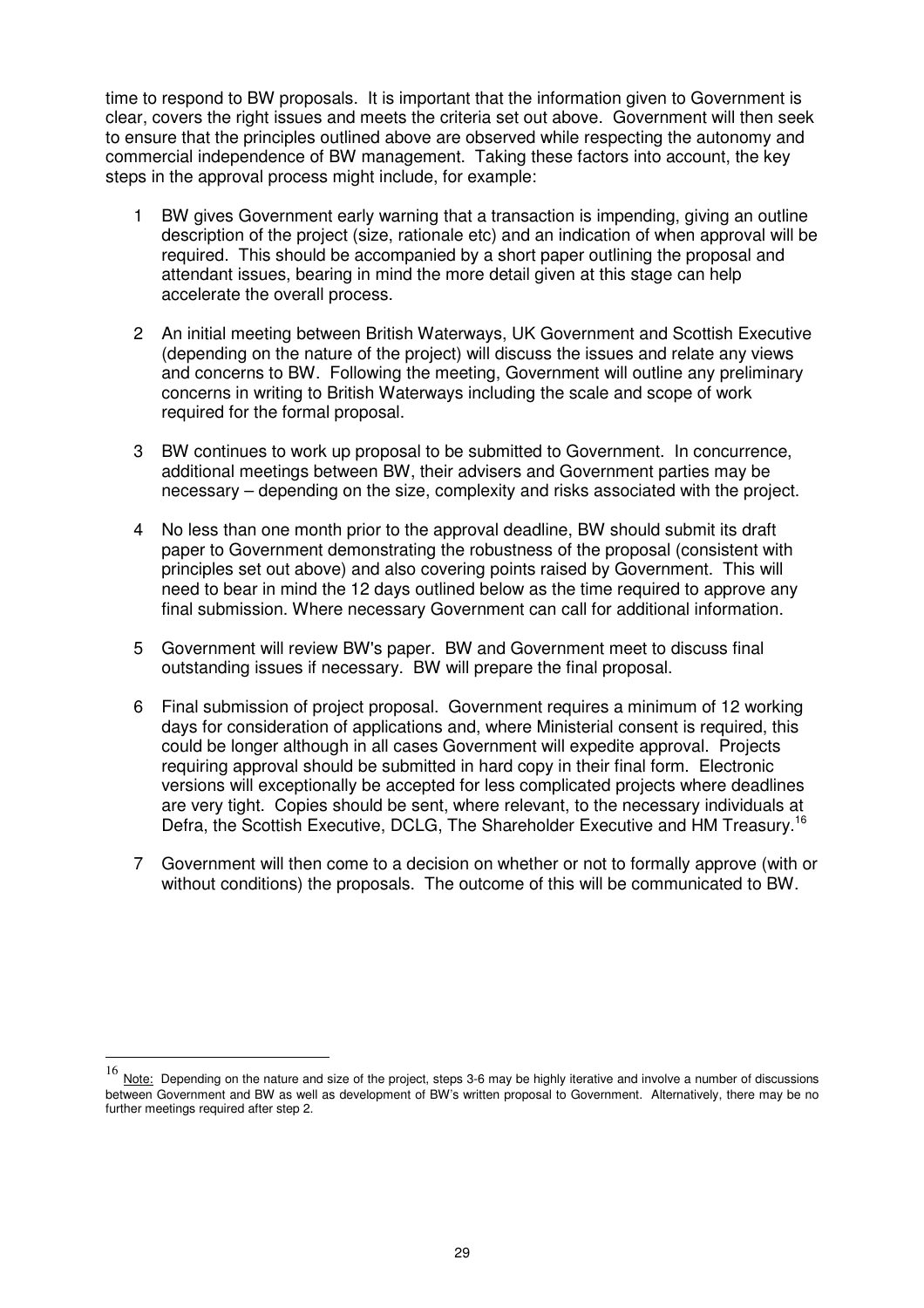### **Annex I**

### **British Waterways Approval Process for Joint Ventures and Capital Investments in excess of £100,000**

#### **1. Introduction**

This annex sets out the BW internal approval process for all joint ventures and capital investments in excess of £100,000.

Its objective is to ensure timely decision making, efficient use of resource, appropriate delegation and that decision makers are adequately informed on the issues appropriate to their legitimate concerns.

It is the responsibility of BW to ensure that there is an appropriate audit trail for its internal approval process.

|                                                                                                                                   | Capital investment<br>projects                                 | Joint ventures                                                                         |
|-----------------------------------------------------------------------------------------------------------------------------------|----------------------------------------------------------------|----------------------------------------------------------------------------------------|
| Treasury                                                                                                                          | projects over £10xm<br>(£15m for purchase of<br>property only) |                                                                                        |
| Defra                                                                                                                             | Projects over £6m<br>(£10m for purchase of<br>property only)   |                                                                                        |
| <b>BW Board</b>                                                                                                                   | projects above £3m                                             | All new joint ventures/ companies.                                                     |
| <b>Chief Executive with</b><br>concurrence from finance<br>director                                                               | projects £1,500,001 to<br>£3,000,000                           |                                                                                        |
| <b>Commercial Director with</b><br>concurrence from Head of<br><b>Property and Finance</b><br>Controller Property and<br>Ventures | projects £100,001 to<br>£1,500,000                             | Investment into joint ventures/<br>companies within approvals given<br>by the BW Board |
| General managers and<br><b>Property Development</b><br>Teams with concurrence<br>from Finance manager                             | All projects less than<br>£100,000                             |                                                                                        |

#### **2. BW Authority Levels Limits**

#### **3. Conformance with the BW investment Strategy**

Conformance with the investment strategy is a key element of the capital investment approval process. The investment strategy is a BW policy document which directs the BW executive on the key attributes of its capital investment programme to meet BW's vision and portfolio development. It is updated annually and requires approval by BW Board as part of the business plan approval process. It will be provided to DEFRA annually.

The main areas covered within the investment strategy are:

• Financial hurdle rates for the different categories of project type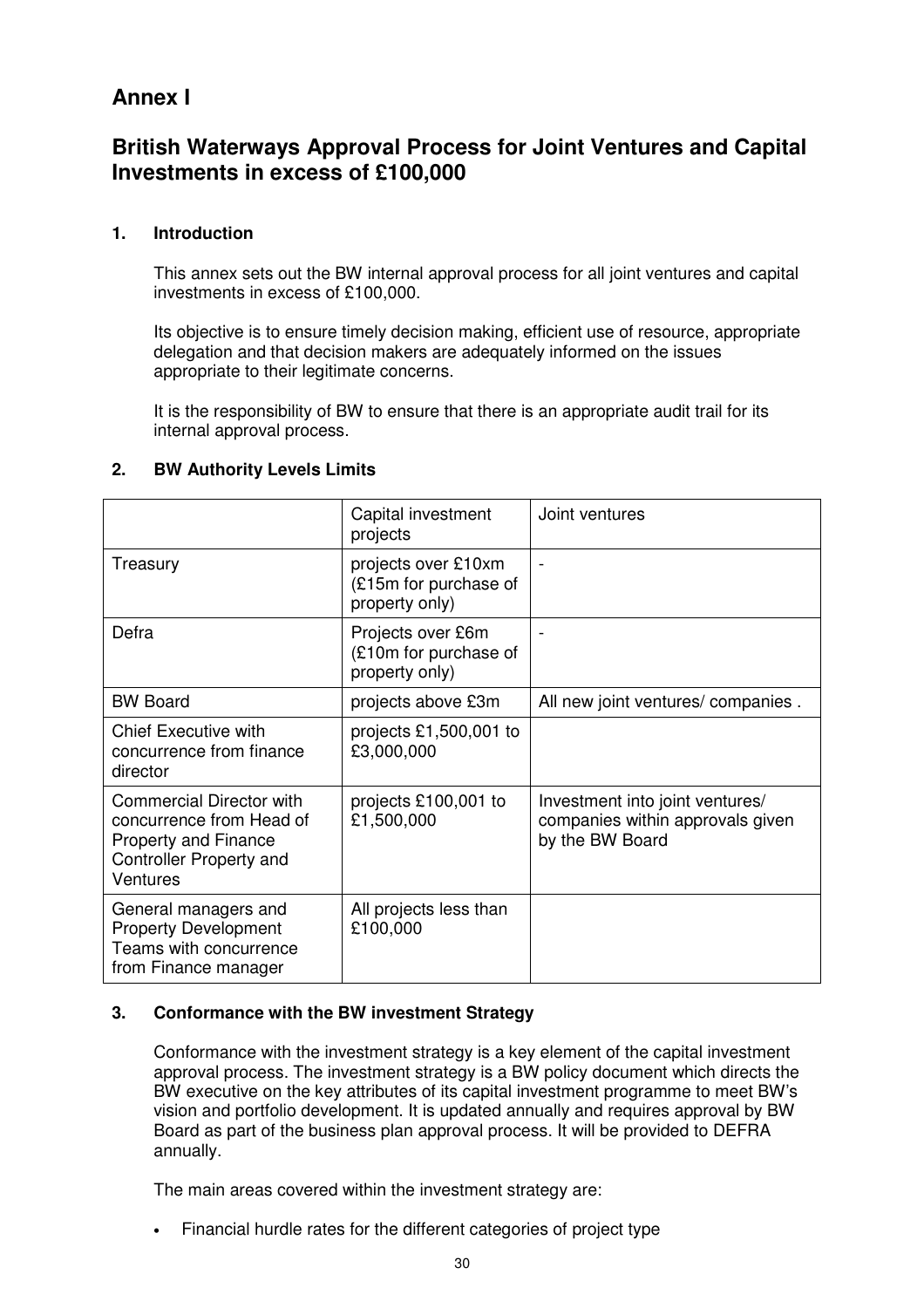- Target levels of investment in the three/ four year plan between investment categories
- Non financial benefits which are deemed most desirable
- How to maximise our commercial advantage by linking to other BW activities, for example waterside expertise, public sector relationships, environment and heritage
- Fit with the Corporate plan, for example with respect to our main areas of regeneration and marketing and leisure strategy
- Risk.

#### **4. Approval Process**

#### **a) Commercial director**

The Commercial Director will exercise his approval through a recommendation from the Commercial Investment Group (CIG).

Any project with a capital value in excess of £100,000 and all joint ventures are reviewed by this group for recommendation to the relevant delegated authority.

Any proposal submitted for CIG consideration should comply with this FM and will address:

- The nature of the project and background, usually including relevant maps, drawings and photos
- How the project meets the investment strategy
- The targeted outputs (financial and non-financial)
- The level of investment required, including any elements of risk in this
- Compliance with BW's relevant operating instructions
- In the case of joint ventures, the proposed debt financing plan, appropriate evidence of its achievability and terms
- Any key planning or external funding considerations
- Any key political, public relations, heritage, environment considerations
- Alternative options considered to structure the deal differently or to undertake an alternative project, including a do nothing option
- The likely timing for the various implementation milestones and targeted outputs
- Discounted cash flow projections to show the real IRR and net present value at the appropriate hurdle rate from the investment strategy. The commercial hurdle rates set out in the investment strategy (ranging from 6% to 12% real) and the sensitivity analysis serve to provide the appropriate financial rigour required by the Treasury Green Book. These measures seek to reflect the risk of a project and obviate the need for the use of Optimism Bias.
- Identification of the major assumptions in the financial appraisal
- Sensitivity analysis showing both upside and downside scenarios on the major assumptions
- Appropriate advice or external valuations to support the major assumptions. Typically investment property acquisitions will be supported by external valuations. Larger acquisitions (over £1.5m) are usually supported by a second valuation from our property valuers to ensure the purchase price can be supported on the balance sheet. Development property acquisitions will be supported by valuations where appropriate or development appraisals
- The major risks to achieving the projected financial and non-financial outcomes and to the BW portfolio
- If the project is a joint venture proposal then the project submission will also set out the proposed partner (how selected and their capabilities); advantages and disadvantages of venturing; and the proposed level of gearing.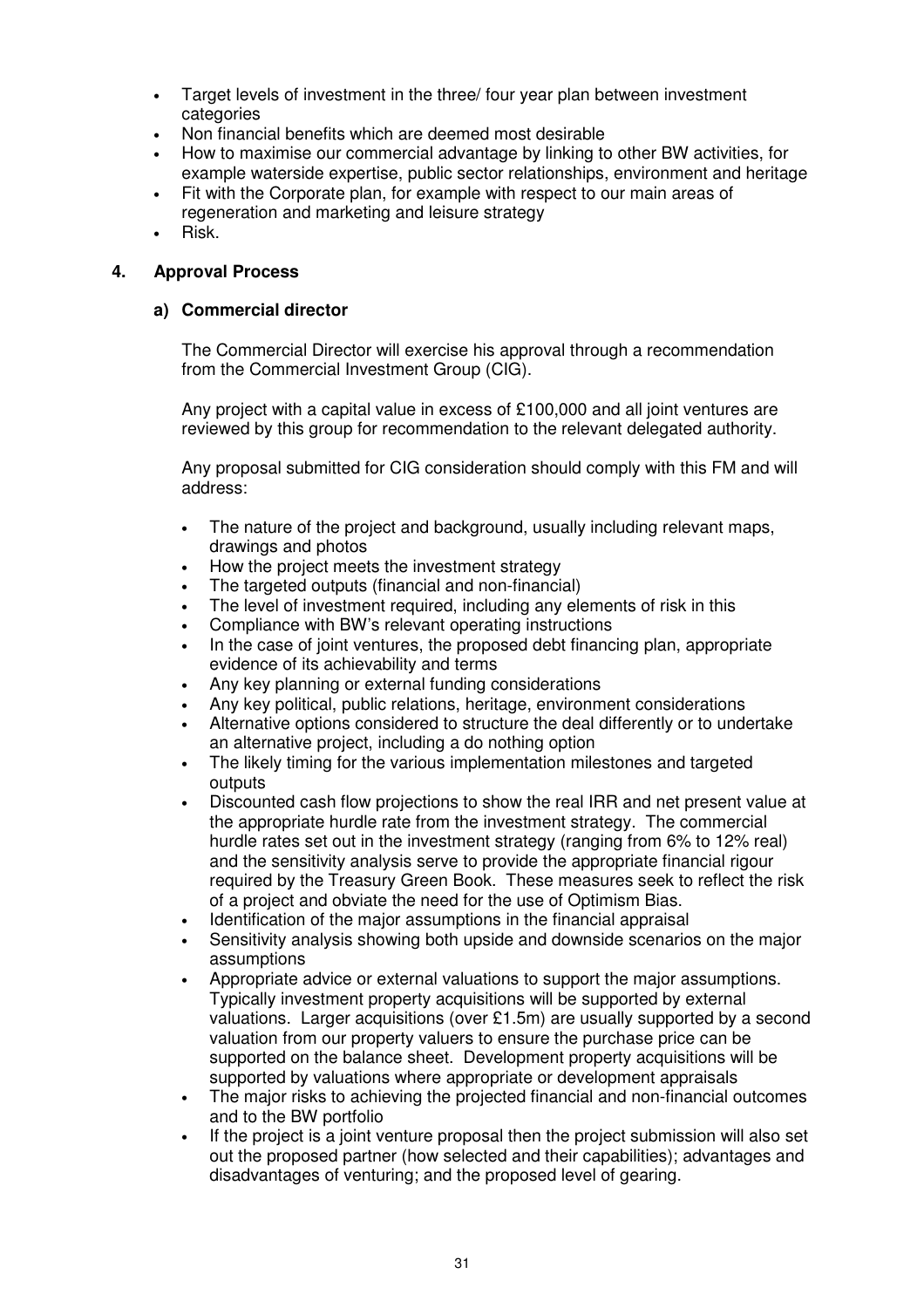Submissions to the CIG will be at least three working days prior to the CIG meeting. The contents of the project submission to CIG must meet the BW relevant elements of the Green Book.

CIG may call for any other supporting material that it deems appropriate

On the basis of the submission the CIG will either accept the proposal, reject the proposal or seek further amendments to be made.

For approved projects, any amendments to the submissions made to CIG, additional material considered, minutes of the key issues raised and considered, or any conditionality for the approval, will form part of the "CIG approval papers" available for any further consideration in any subsequent layers of the approval process, or any post-project appraisal, if required.

#### **b) Chief Executive**

The Chief Executive will exercise his approval through a recommendation from the executive directors, including the concurrent approval of the Finance Director. The BW executive directors meet fortnightly. The papers submitted to the CEO will be either the "Commercial Director approval papers" or a summary of these, particularly if the project will require onward approval by the BW Board. In the latter case, the CEO can call for the "Commercial Director approval papers". The papers will be submitted to the CEO and executive directors at least three working days prior to their meeting.

In addition to providing another layer of approval, the CEO will consider any further input from the executive directors, for these larger projects that the rationale for acquisition is sufficiently supportive of BW's vision, and that there is strong business area integration.

On the basis of the submission the CEO will either accept the proposal, reject the proposal or seek further amendments to be made.

For approved projects, any amendments to the submissions made to CEO, additional material considered, minutes of the key issues raised and considered, or any conditionality for the approval, will form part of the "CEO approval papers" available for any further consideration in any subsequent layers of the approval process, or any post-project appraisal, if required.

#### **c) BW Board**

The BW Board will exercise its approval at a BW Board meeting, at which, at least two members of the property committee must be present. The BW Board meets approximately every two months.

The submission to the Board will be a summary of the "CEO approval papers" focusing in particular on the most pertinent issues for the BW Board:

- Rationale for the investment
- Strategic fit with the business plan, investment plan and regeneration plans
- Identification and management of risks, drawing up of a risk strategy, assessment of the impact on portfolio risk, including affordability
- Financial inputs and outcomes including project risk and sensitivity range
- Public relations and political implications

Papers will be submitted to the BW Board five working days prior to the Board meeting. On the basis of the submission the Board will either accept the proposal, reject the proposal or seek further amendments to be made.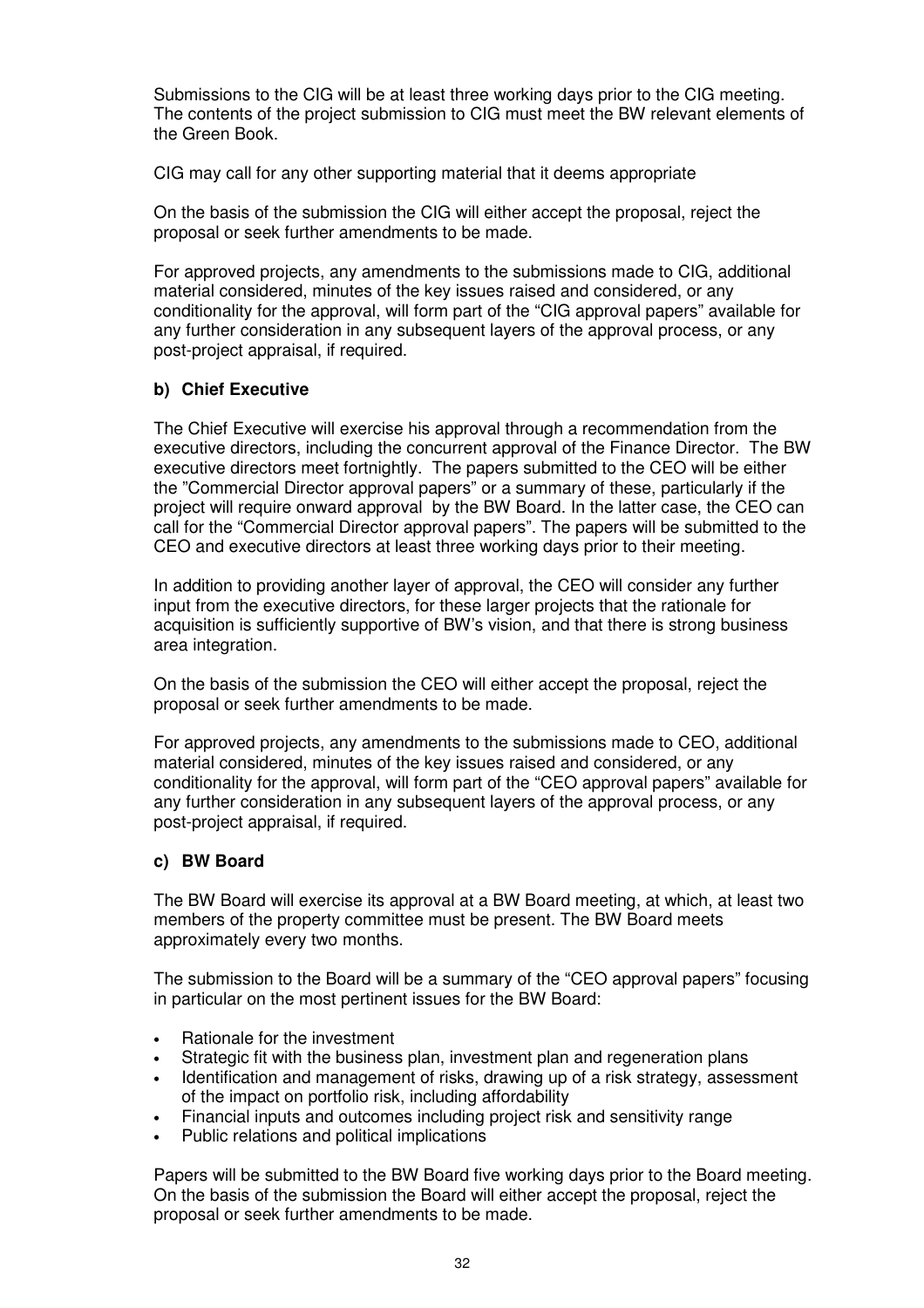For approved projects, any amendments to the submissions made to the Board, additional material considered, minutes of the key issues raised and considered, or any conditionality for the approval, will form part of the "Board approval papers" available for any further consideration in any subsequent layers of the approval process, or any post-project appraisal, if required.

#### **d) DEFRA/ Treasury/ Shareholder Executive**

Projects for approval by DEFRA, Treasury and Shareholder Executive will be submitted by the BW Executive to DEFRA. BW will initially provide the "Board approval papers". DEFRA or Treasury may call for the "CEO approval papers" and/or the "CIG approval papers".

The BW Commercial Director will be the lead BW executive for co-ordinating this process. He will ensure that DEFRA is advised of the likelihood of a project submission as soon as it has passed the Commercial Director approval stage. DEFRA may call" for the "CIG approval papers" in order to accelerate understanding, identify any particular issues at an early stage, and thus facilitate the process to ensure adherence to the overall timescales.

#### **5. Conditional and/or "in principle" approvals**

All layers of this process may offer, if asked, "conditional" or "in principle" approvals, ie approvals subject to certain specified conditions, or approvals to the principle of a project subject to consideration of further specified details. The objective in seeking and granting these types approvals can greatly assist in the timely progression of any project, in particular where negotiations are needed with third parties, and assurances are needed at stages in such negotiations. When such "conditional" approvals are granted, they will be on the basis that lower layers in the approvals process confirm to the approval grantor that these conditions have been met. Where in principle approvals are granted, it will be on the basis that the grantor has a further opportunity to consider the specified details.

#### **6. Post Project Appraisals**

#### **PPA process and approval by project type**

All projects require a Post Project Appraisal (PPA) to be completed.

All full PPAs (long form) will be signed off at the most senior BW executive level of approval, as well as by the project sponsor.